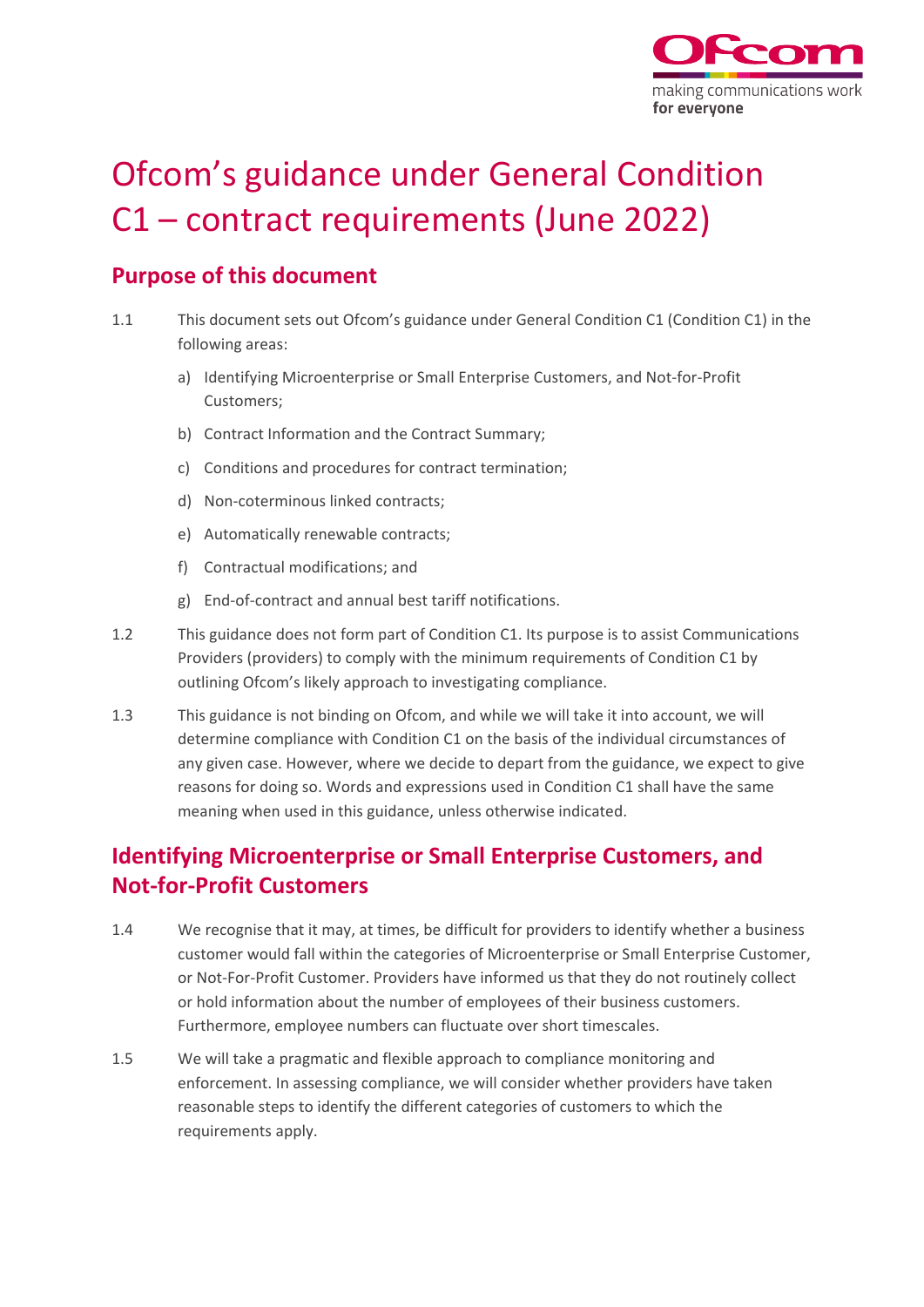1.6 For example, providers might request headcount information from customers at the point of sale and use that information for the duration of the contract or until that contract is renegotiated. Other factors providers may use (but are not limited to) might include the annual communications spend of the customer and/or the number of lines taken by the customer.

# **Conditions C1.3-C1.7: Contract Information and Summary**

- 1.7 Conditions C1.3 to C1.7 set out requirements for providers in relation to the information they must provide to Consumers and other relevant customers<sup>[1](#page-1-0)</sup> before they enter into a contract for Electronic Communication Services (ECS). These conditions apply to all providers of ECSs, except in so far as they provide Machine-to-Machine Transmission Services, as defined in the Conditions.
- 1.8 The provisions specifically provide for two sets of information to be provided to customers before they are bound by a contract: the specified Contract Information and a Contract Summary. Additional information requirements also apply to providers of certain types of services, such as Internet Access Services (as specified in the Annex to Condition C1).
- 1.9 This part of the guidance outlines Ofcom's expectations as to how the Contract Information in the Annex to Condition C1 and the Contract Summary should be provided, as well as further specifics on the information that should be provided in compliance with those conditions. This guidance is not exhaustive, and the full list of information which needs to be provided before a customer is bound by a contract under these Conditions is set out in the Annex to Condition C1 and in the Contract Summary Implementing Regulation.[2](#page-1-1)

# **How the Contract Information and Contract Summary are provided**

### **Format and timing for the Contract Information document**

- 1.10 Under Conditions C1.3-1.4, the **Contract Information** needs to be provided "*Before a Relevant Customer is bound by a contract*" in a "*clear and comprehensible manner*" and on a Durable Medium. A Durable Medium is defined in the Conditions as: "*paper or email, or any other medium that:* 
	- *a) allows information to be addressed personally to the recipient;*
	- *b) enables the recipient to store the information in a way accessible for future reference for a period that is long enough for the purposes of the information; and*

<span id="page-1-0"></span><sup>1</sup> These conditions apply to Consumers, Microenterprise or Small Enterprise Customers, and Not-for-Profit Customers. We refer to these customers throughout this guidance as 'relevant customers'. Conditions C1.5-C1.7 relating to Contract Summaries also apply to Bundles provided to relevant customers.

<span id="page-1-1"></span><sup>&</sup>lt;sup>2</sup> [Commission Implementing Regulation \(EU\) 2019/2243 of 17 December 2019 \(](https://www.legislation.gov.uk/eur/2019/2243/contents)'the Contract Summary Implementing Regulation').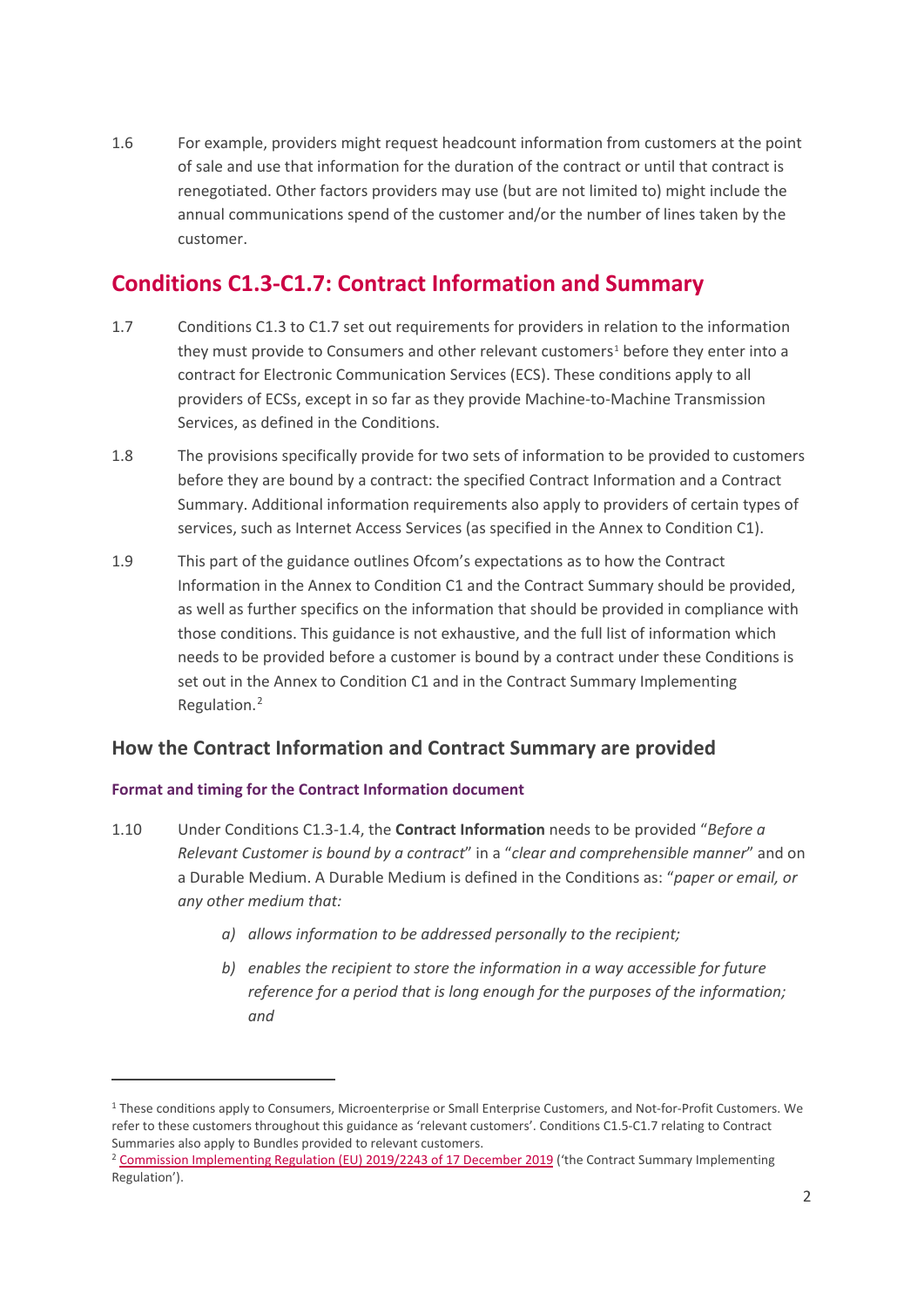### *c) allows the unchanged reproduction of the information to be stored."*

- 1.11 Where it is not feasible for a provider to supply the Contract Information on a Durable Medium, they also have an option to make it available *"in an easily downloadable document"*. If a provider uses this option, the document would not need to be personally addressed to the recipient but there is a requirement on providers (as indicated in Condition C1.4) to expressly draw the document to the customer's attention with a message which makes clear the importance of downloading the document for the customer's future records.
- 1.12 The broad definition of a Durable Medium, combined with the alternative option of providing a 'downloadable document', means there is a range of different formats available to providers for supplying the Contract Information to customers for different sales channels. In complying with this requirement, we expect providers to ensure in particular that:
	- a) the format they are using allows the customer to store the information so that it can be reproduced in an unchanged format at a later point in time; and
	- b) where the information is not personally addressed to the recipient, it has been prominently drawn to the customer's attention with a clear message advising them that they need to download the document for their future records.
- 1.13 In addition to the email and letter examples referred to in the definition of Durable Medium, other examples of formats which could satisfy the requirements of Condition C1.4 therefore include (but are not limited to): a print-out of the information (e.g. for customers purchasing services in-store) or a link to a downloadable document made available via email, a customer's online account, or sent via SMS.
- 1.14 The Contract Information can be provided to customers at any point during the sales process, so long as it is before the point at which a customer agrees to enter into a contract (i.e. before the customer is 'bound by' that contract). In practice this means that providers can choose to provide the Contract Information before, or at the same time as, the Contract Summary.

### **Format and process for providing the Contract Summary document**

- 1.15 Under Condition C1.5 the Contract Summary needs to be provided before the customer enters into a contract. Under Condition C1.6, a customer's contract can only become effective "*once the Relevant Customer has given their Express Consent to enter into the contract after receiving the Contract Summary*".
- 1.16 The Contract Summary Implementing Regulation<sup>[3](#page-2-0)</sup> does not specify a particular medium in which the Contract Summary must be sent, but it does set out a number of requirements for the format of the document, including:

<span id="page-2-0"></span><sup>&</sup>lt;sup>3</sup> [Commission Implementing Regulation \(EU\) 2019/2243 of 17 December 2019.](https://www.legislation.gov.uk/eur/2019/2243/contents) In particular the Annex to this regulation specifies the template that must be used (in Part A of the Annex), along with instructions for completing the template (in Part B of the Annex).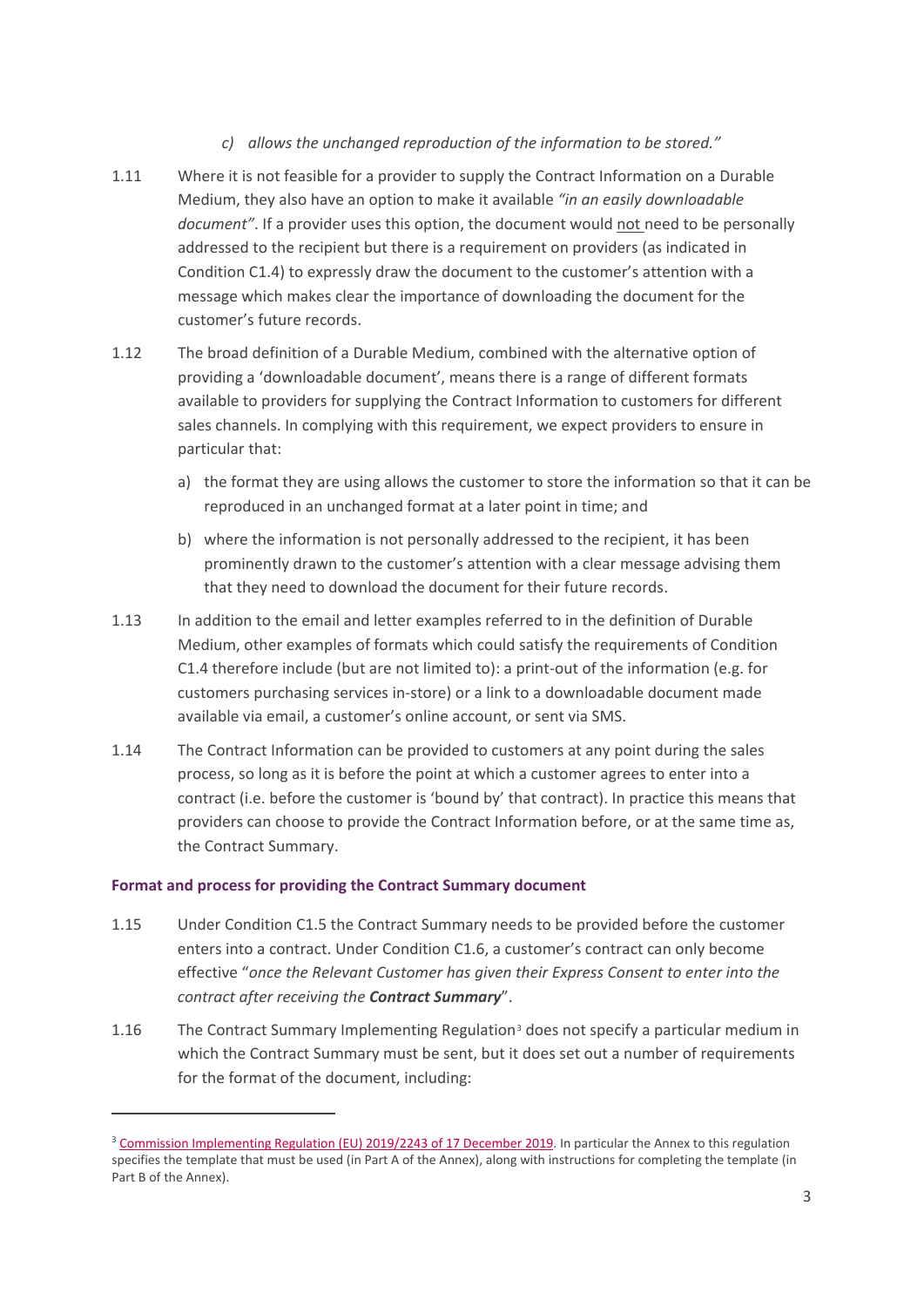- a) the overall length should not exceed one single-sided A4 page, or three singled-sided A4 pages for bundled services, when printed. Providers may, however, extend this length, provided they have reasonable justification for doing so (for example where providing the document in an accessible format for disabled customers);
- b) the information in the document must be presented in portrait format, and in the order of the headings specified in the Implementing Regulation; and
- c) the information must be set out with a font size of at least 10 points. Again, providers may reduce this font size if they have reasonable justification for doing so (for example for pre-pay services where a smaller font may be needed to fit on packaging),[4](#page-3-0) however, in such cases it should be possible for the customer to enlarge the text (e.g. where they are viewing an electronic version of the document) or the customer should be able to make a request to see the document with a font size of 10 points or more.
- 1.17 When assessing compliance with the above requirements, and whether to take enforcement action, we expect to focus our assessment on whether the format used for the Contract Summary is clear and easily readable, and the extent to which it has therefore achieved the objective of these requirements (to support customers in making an informed decision about the services they are choosing to buy).
- 1.18 Similarly, when considering the approach a provider has used to ensure the customer has received the Contract Summary before providing their Express Consent to enter into the contract, we would be more likely to be concerned if the processes put in place by providers failed to support customers in making informed choices. For example, during a sales phone call, a provider may choose to comply with this requirement by sending the Contract Summary by email during the call and advising the customer that they may review it before deciding whether to enter into the contract offered to them. Where a customer chooses to pause the sales process to review their Contract Summary, we expect providers to ensure that customers are clearly advised of any time-limit that might apply to the offer set out in the Contract Summary.

### **Guidance on elements of the Contract Information**

1.19 The Annex to Condition C1 sets out the full list of Contract Information providers are required to set out before a customer is bound by their contract. Below we provide guidance on certain elements of that list.

### **Core subscription prices**

1.20 In all cases, the Contract Information must include the Core Subscription Price.<sup>[5](#page-3-1)</sup> In some contracts, that Core Subscription Price is structured so that it is £X for part of the contract

<span id="page-3-0"></span><sup>4</sup> Recital (6) of the Implementing Regulation.

<span id="page-3-1"></span><sup>5</sup> Core Subscription Price' is defined in the Conditions as: "*the sum (however expressed in the contract) that the Subscriber is bound to pay to a Communications Provider at regular intervals for services and/or facilities the Communications Provider is bound to provide in return for that sum. It does not include sums payable for additional services or facilities (or*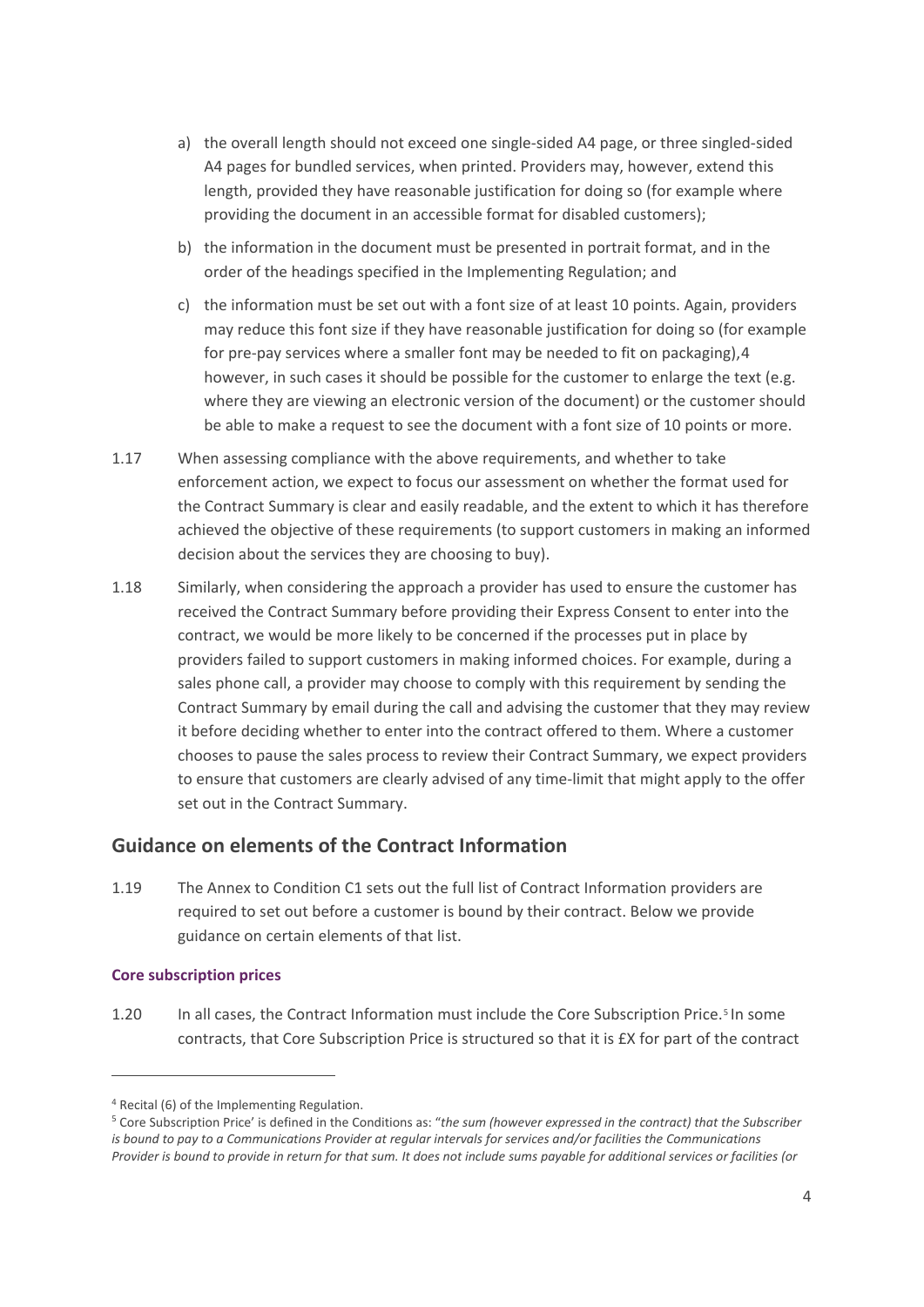period and £X + a measure determined by an inflation index (e.g. £X + the retail price index ('RPI') or £X + the consumer price index ('CPI')) for a later part of that period. In accordance with the guidance on contract modifications, $6$  specifying the price this way in their contracts, and at the point of sale, means that providers are not required to give customers a right to exit their contract without additional charge when the price uplift takes effect. The guidance in paragraphs 1.21-1.24 below sets out how we expect providers to tell customers about these sorts of prices in the Contract Information for the purposes of Condition C1.3.

- 1.21 Table A, clause 3(a)(i) in the Annex to Condition C1 requires providers to set out "*the Core Subscription Price".* In complying with this requirement, where a provider is offering a package in which the Core Subscription Price is set out on the basis described in the paragraph above, an estimate of the price, including any increment for inflation, should be included, in an accessible way, such that the customer has an indication of how the relevant inflation index might affect the price they will pay.
- 1.22 This means that stating that there will be an (unspecified) uplift to the Core Subscription Price in line with a particular inflation index is unlikely to be sufficient. For example, text which states "*In April 2020 your price will increase by an amount equal to the RPI rate published in March of that year"* does not make clear to the customer what the impact on their Core Subscription Price will be.
- 1.23 Instead, we expect providers to provide an example to the customer of how such a price term is likely to affect the price they will pay. If the increase is by reference to an inflation index, then providers should use the most recent value of that index.
- 1.24 As an example, this additional clarification could read:

*"For example, using last year's RPI value of 2%, this would mean your monthly price of £40 would increase to £40.80 from April next year".* 

- 1.25 In setting out the Core Subscription Price (however structured), as well as stating the price the customer will pay during any Commitment Period, we also expect providers to set out:
	- a) the expected price (or a cross-reference to the relevant 'list' price) the customer would pay after the end of the Commitment Period (where there is a change); or
	- b) that the customer will continue to pay the same Core Subscription Price after the Commitment Period has ended.

### **Arrangements for provisioning of the service**

1.26 Table A, clause 4(b) in the Annex to Condition C1 requires providers to set out the arrangements for the provision of the service, including "*as accurately as possible, the likely date of provision of the service(s)*". In complying with this requirement, we expect

*the additional use of services or facilities) that the Subscriber is only liable to pay for if the additional service or facility is used*";

<span id="page-4-0"></span><sup>6</sup> Paragraph 1.100.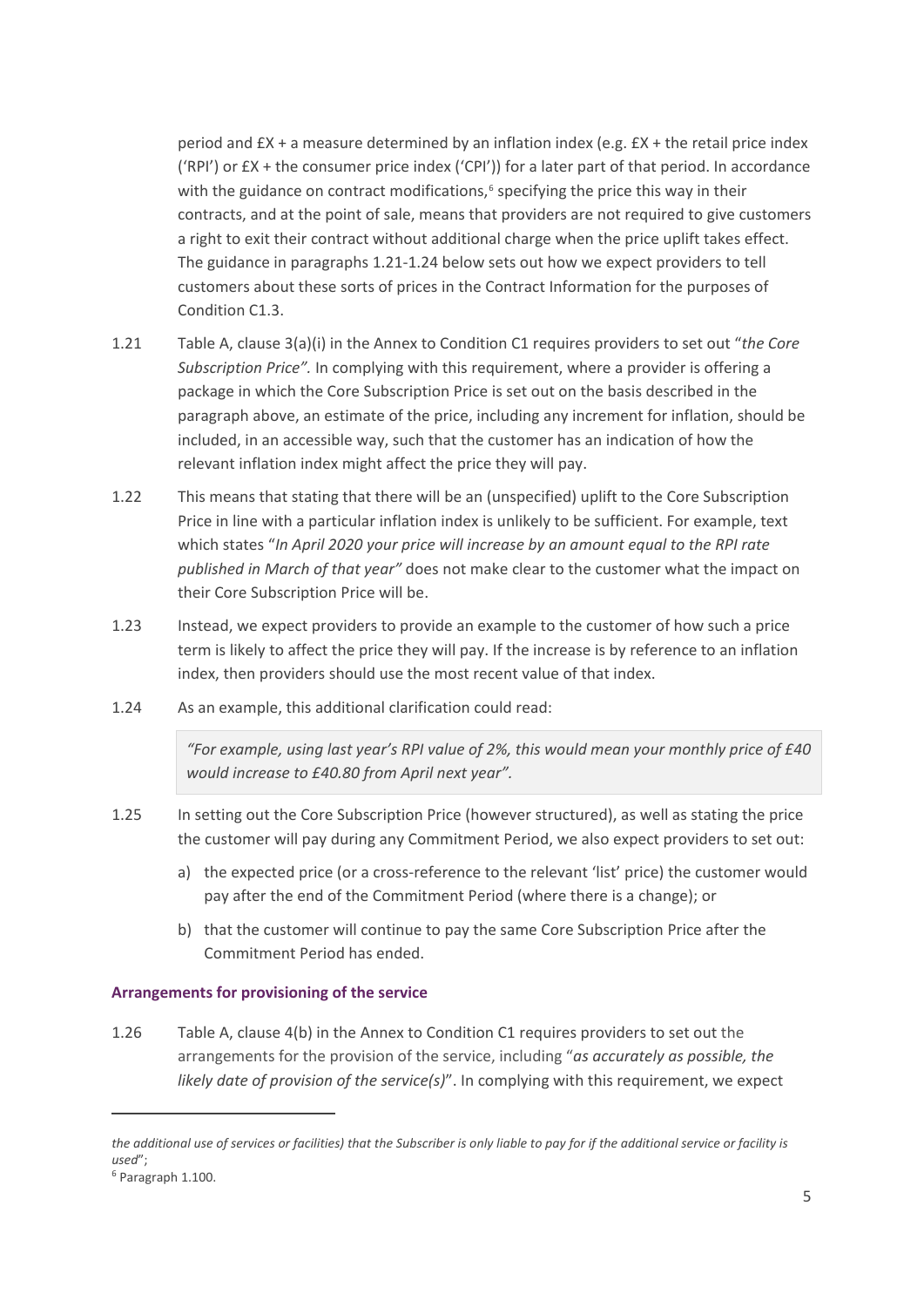that, in most cases, providers should be able to give the customer an exact date for when their service will start and, for customers that are switching, this should be the Migration Date.<sup>[7](#page-5-0)</sup>

1.27 Where there are objective technical or practical reasons why it is not possible for providers to specify an exact date or Migration Date in the Contract Information, providers should instead set out, as accurately as possible, the latest date by which they undertake to deliver the customer's service. In these circumstances, providers should ensure they subsequently inform a customer, prior to the provision of their services, the exact date or Migration Date on which their service will be provided.

#### **The price of individual elements of the bundle**

- 1.28 Table B, clause 3(a) in the Annex to Condition C1 requires providers to set out "the price of the individual elements of the Bundle to the extent they are also marketed separately".
- 1.29 In complying with this requirement, a provider should set out these prices where it makes individual elements of a particular Bundle (including any terminal equipment) available for separate, stand-alone, purchase. The provider need only set out these prices for those parts of the Bundle it sells separately. If the provider does not sell individual elements of the Bundle on a stand-alone basis, it does not need to set out the price of those particular elements.
- 1.30 For example, where a provider sells a bundled contract comprising a handset and airtime contract, but also makes handsets and/or airtime contracts (SIM-only) available for individual purchase, it must set out:
	- a) the total price of the handset if it were to be purchased separately from that provider; and
	- b) the monthly price of the airtime contract if it were to be purchased separately from the handset as a SIM-only deal.
- 1.31 Providers should use a SIM-only deal which is as closely equivalent as possible to the airtime service included as part of the bundled mobile contract. In adopting a method for identifying this equivalent service, providers should ensure they take a reasonable, and objectively justifiable approach. In particular, providers could:
	- a) where possible, use a package with at least the same allowance of minutes, text and data;
	- b) where an exact match is not possible, match to the closest available allowance. This could either mean increasing or decreasing one or more elements of the package to whatever is the nearest closest allowance available.

<span id="page-5-0"></span><sup>&</sup>lt;sup>7</sup> Where setting out the Migration Date providers also need to comply with the requirements of Condition C7.3, including ensuring that this date is, where technically possible, one requested by the customer or, where not the date requested by the customer, it is as soon as possible.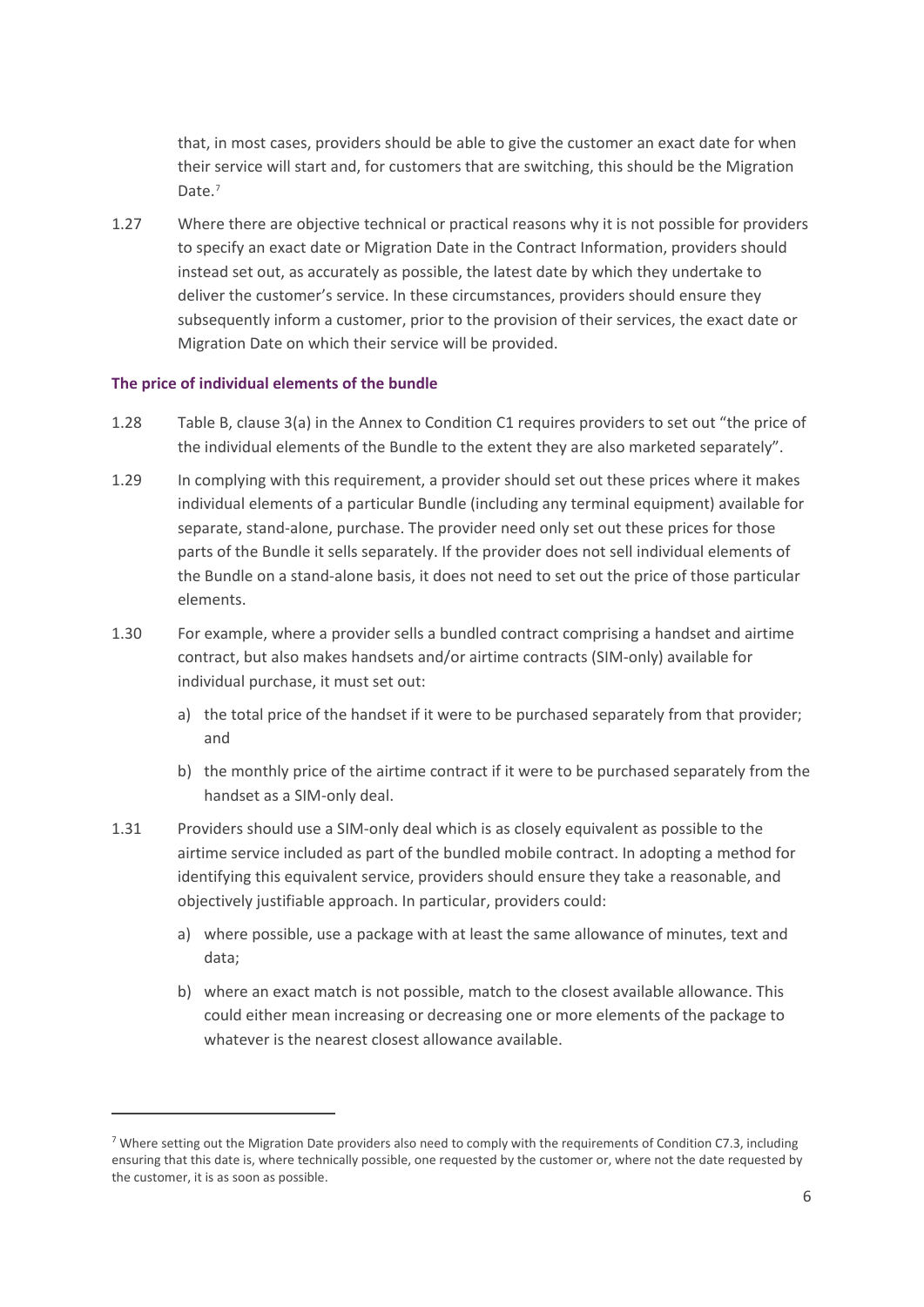#### **Contract duration and conditions for renewal / termination for bundles**

- 1.32 This requirement is particularly relevant for non-coterminous linked contracts i.e. linked contracts with Commitment Periods that do not align. Linked contracts refers to two or more contracts which contain dependencies such that termination of one contract triggers an impact on the other. We refer to linked contracts because this is the most common form of non-coterminous Bundles. We would also, however, apply the same approach in this part of the guidance to Bundles of services and Terminal Equipment that are on the same contract but where the commitment periods do not align.
- 1.33 In complying with their obligations, we would expect providers of non-coterminous linked contracts to:
	- a) make clear to customers that the linked contracts have Commitment Periods that will end on different dates (where there is a material difference between those end dates); and
	- b) set out what would happen to the different contracts if one contract expired or was cancelled or renewed by customers. Specifically, we would expect providers to explain whether cancelling one contract will affect the functionality, price or contract terms of a linked contract.
- 1.34 We would expect providers to provide the above information to customers:
	- a) when they enter into non-coterminous linked contracts at the same point in time; and
	- b) when they enter a contract for the provision of an additional service or Terminal Equipment with a different end date to their existing contract with the same provider, such that they become bound by non-coterminous linked contracts.<sup>[8](#page-6-0)</sup>

#### **Information on conditions on Terminal Equipment**

1.35 Table B, clause 2(a) in Annex 1 to Condition C1 requires providers to give the customer information on "any conditions, including fees, imposed by the Regulated Provider on the use of Terminal Equipment, such as any Handset Locking Restrictions". In complying with this requirement, if a provider sells or provides locked Terminal Equipment, such as a locked handset, where that equipment cannot be used on another network, then the provider would be required to tell the customer that their device is locked before they purchase it. [9](#page-6-1) We would also expect the provider to clearly set out what this means, when

<span id="page-6-0"></span><sup>&</sup>lt;sup>8</sup> Condition C1.12 specifies that providers shall not extend the duration of a contract for the provision of a service where the customer subsequently purchases an additional service or terminal equipment from the same provider, unless that provider has obtained the customer's Express Consent. In these circumstances, in order to comply with their obligation, providers will have to ensure that they have adequately informed the customer about the extension of the duration of the original contract and that the customer has agreed to it.

<span id="page-6-1"></span><sup>9</sup> With effect from December 2021, under Condition C1.9 the sale of locked mobile handsets will be prohibited for Consumers. This paragraph of the guidance will, however, continue to apply to all other sales of locked terminal equipment, including mobile handsets sold to Microenterprise or Small Enterprise Customers and Not-For-Profit Customers.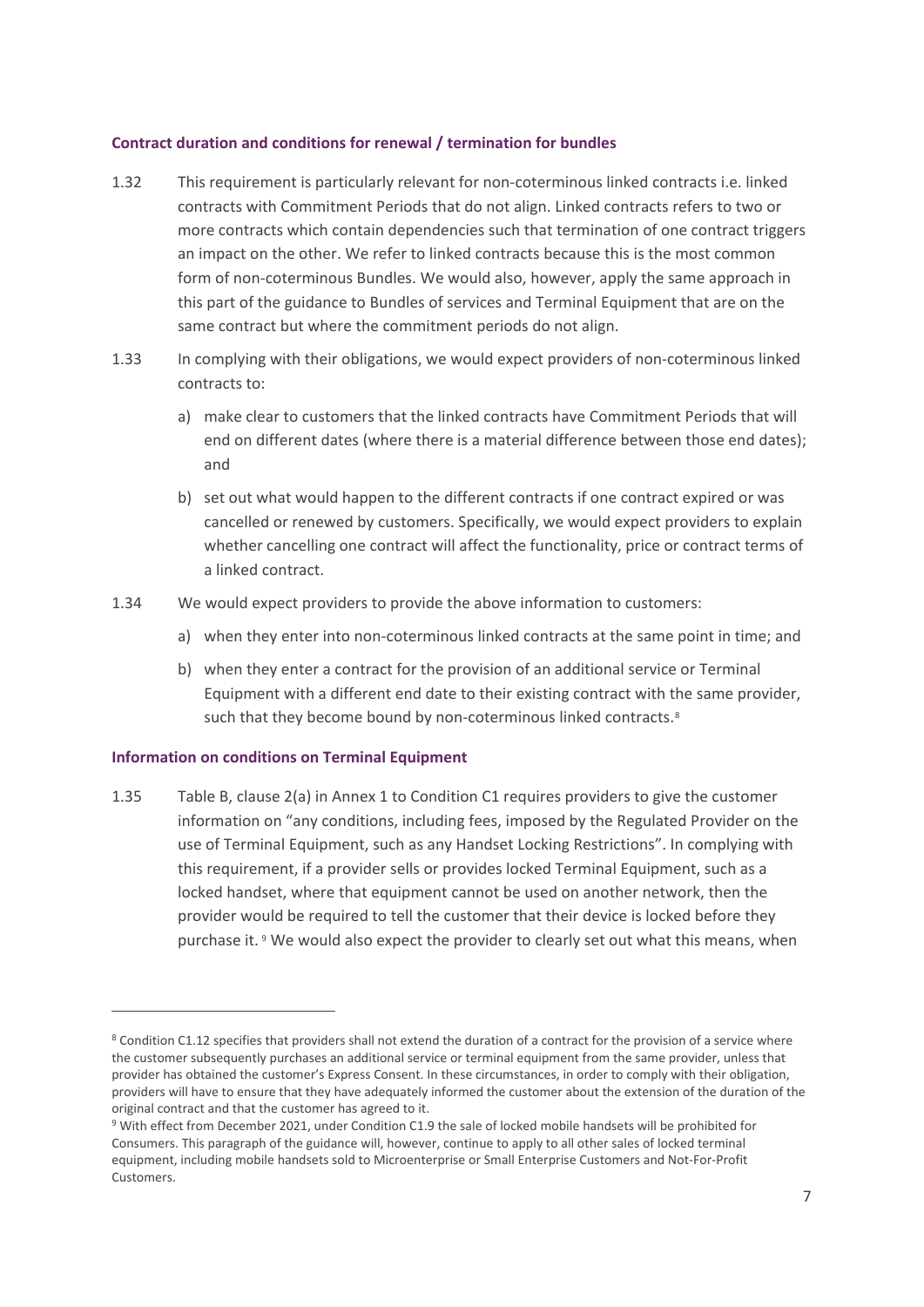the customer can unlock the device (or when it will be automatically unlocked), and any fees that would need to be paid to unlock it.

# **Guidance on information in the Contract Summary**

- 1.36 The Contract Summary Implementing Regulation sets out detailed requirements on what information should be included. In complying with these requirements, we would expect providers to consider in particular:
	- a) the extent to which the information required is relevant to their customers;
	- b) what elements of that information are key to a customer's understanding of the contract and their decision about whether to sign-up to the contract; and
	- c) how they can present those key elements in clear language that is understandable to a UK customer.
- 1.37 Our priority in assessing compliance, and considering whether to take enforcement action, will be the extent to which a provider has taken account of these factors, such that the information presented in the Contract Summary achieves the objective of helping the customer to make an informed decision about the services they are buying.
- 1.38 With respect to presenting prices in the Contract Summary:
	- a) where the Implementing Regulation refers to "*recurring prices*" we expect providers to include the Core Subscription Price, as well as any other recurring prices (such as addons) which appear automatically on a customer's bill each month;
	- b) it is likely to be helpful to customers if they are presented with these prices in a consistent way across both the Contract Summary and Contract Information and therefore providers may want to set out the Core Subscription Price, and any other recurring or consumption-related prices, in a consistent way with the Contract Information (as set out in paragraphs 1.20 to 1.25 above);
	- c) providers only need to include taxes in these prices where the Contract Summary is being provided to customers who are Consumers (i.e. prices for business customers can be stated exclusive of VAT); and
	- d) providers may indicate that information about tariffs for additional services is available separately, for example by providing a link to where that information is published.
- 1.39 The Contract Summary also includes a heading entitled "*Other relevant information*". Providers may choose to include here any other relevant information which they consider will be important in helping a customer make an informed decision.

# **Condition C1.8: Conditions and procedures for contract termination**

1.40 This part of the guidance outlines Ofcom's likely approach to investigating whether certain conditions or procedures for contract termination comply with Condition C1.8. It is not an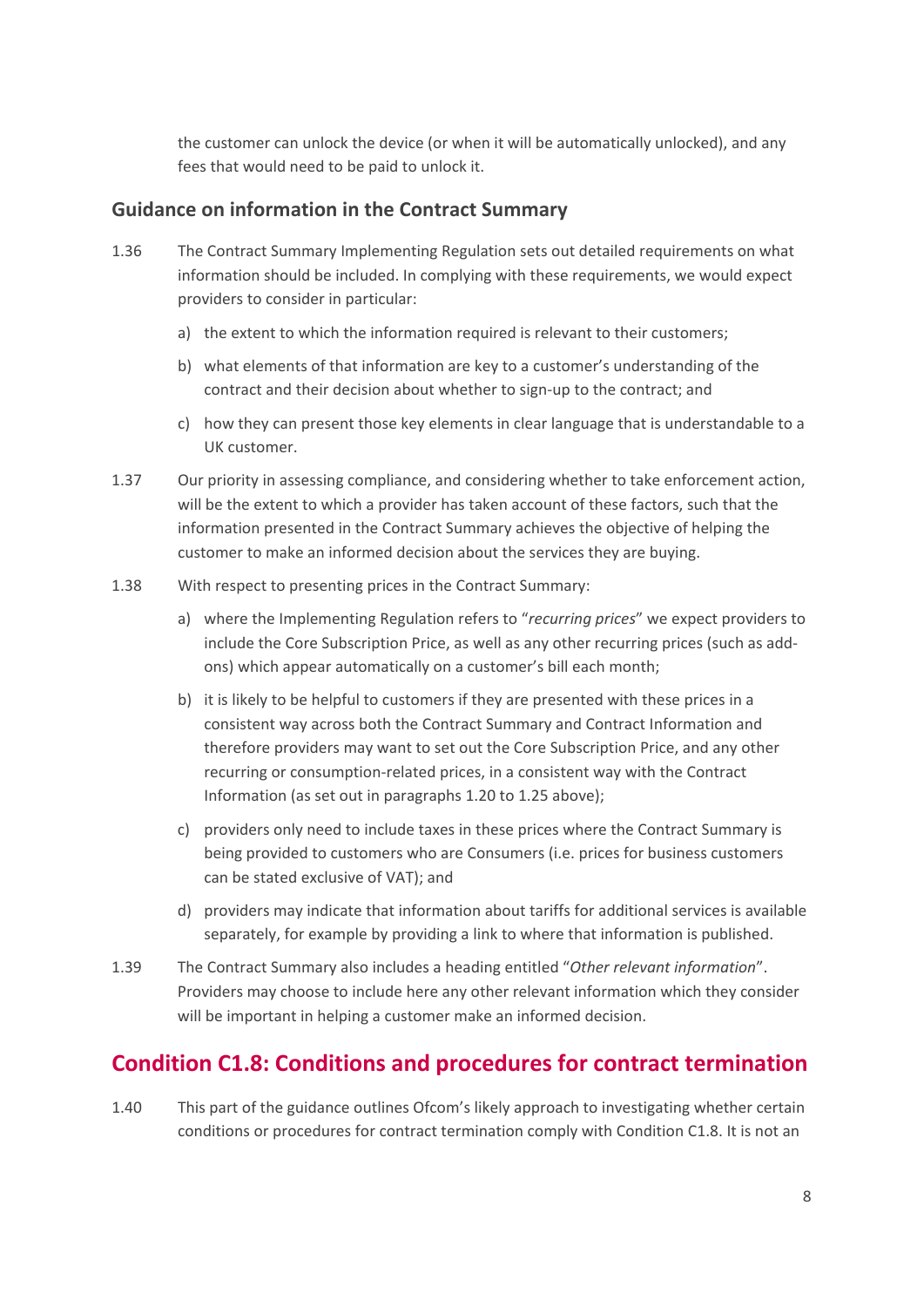exhaustive list of the types of conditions or procedures that Ofcom may consider under Condition C1.8.

- 1.41 We have also included some examples of what we consider to be good practice, identified through our monitoring and enforcement work. Providers may choose to adopt these, or similar, practices.
- 1.42 Customers should be able to exercise choice and take advantage of competition in communications markets by being able to switch provider easily. Unnecessary difficulties can give rise to consumers suffering harm, making switching difficult or preventing it entirely in some cases.
- 1.43 To ensure that customers are able to change providers without being hindered by legal, technical or practical obstacles, Condition C1.8, says:

"*Without prejudice to any Commitment Period, Regulated Providers shall ensure that conditions or procedures for contract termination do not act as disincentives for Relevant Customers against changing their Communications Provider".*

- 1.44 For the purposes of Condition C1.8, "Relevant Customers" are Consumers (i.e. residential customers), Microenterprise or Small Enterprise Customers and Not-For-Profit Customers. We refer to these as "customers" for this part of the guidance dealing with conditions and procedures for contract termination. "Regulated Providers" are providers of Public Electronic Communications Services.
- 1.45 The rules in Condition C1.8 also apply to Bundles.<sup>[10](#page-8-0)</sup>

# **Conditions or procedures for contract termination acting as a disincentive for customers against changing their provider**

- 1.46 We consider that "*conditions or procedures for contract termination*" should be interpreted broadly. In particular, we consider that, as well as covering industry practices and a provider's contractual conditions, a provider's internal processes may also be procedures that potentially provide a disincentive to switch providers. Such internal processes need not necessarily be in writing, as it is their effect that is relevant, rather than their form. In addition, we consider that behaviour of individual customer service agents that is inconsistent with a provider's written or established conditions or procedures could itself amount to a breach of Condition C1.8 in certain circumstances; for example, if it demonstrated a failure by the provider to have sufficient procedures in place to ensure agents are properly trained, or for monitoring their compliance with the internal procedures.
- 1.47 We consider that to act as a "*disincentive*" a condition or procedure does not necessarily have to prevent a customer from terminating (although it may do so). A condition or procedure could cause unreasonable effort, hassle or undue difficulty when seeking to

<span id="page-8-0"></span> $10$  GC C1.1(f).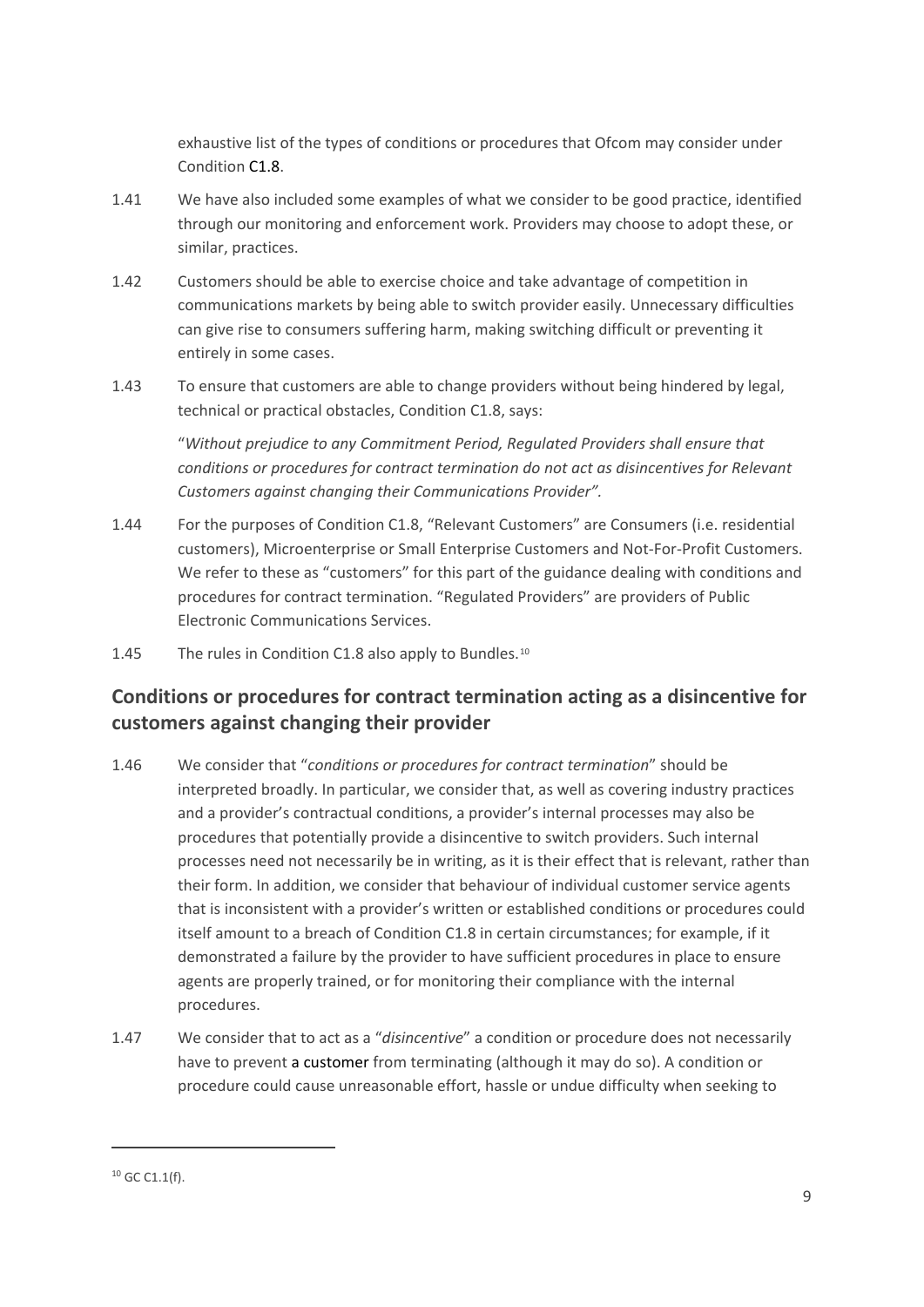terminate a contract such that it acts as a disincentive for a customer even if that customer ultimately still completes a switch of provider.

1.48 We recognise that some customers contacting providers about ending their services will have chosen to do so in order to have a conversation about any offers or options available to them and to take advantage of any discounts that the provider might provide as a result of those conversations. This can be beneficial to the customers concerned, and we are not seeking to prevent these conversations for those customers who wish to have them. However, we are also aware that other customers want to terminate their services without having these conversations and in those circumstances prolonged retention activity may act as a disincentive. Providers should consider the needs of these customers within their conditions and procedures to ensure that they do not act as a disincentive against changing provider.

# **Contractual conditions and procedures for ending a contract**

### **Communication options and accessibility of contract termination procedures**

- 1.49 Providers should offer a range of communication options for customers to terminate their contracts.
- 1.50 The full range of communication options should be clearly and prominently displayed on a provider's website, along with information about the steps required to end a contract.

### *Good practice in this area includes:*

- *(a) To reflect different customers' preferences and needs, offering options to customers to terminate contracts which include both 'real-time' and 'non-realtime' communication options. For example, by phone and/or webchat, where the customer would speak directly in real-time to a customer service agent or using non-real-time options, such as by letter, email or via an online account, where they do not need to speak directly to the provider.*
- *(b) Details of each communication option (i.e. phone number, email address, link to online accounts etc.) and how and when these can be accessed could be listed on a dedicated "terminations" page on a provider's website.*

#### **Identification and verification procedures**

1.51 Where providers need to verify the identity of a customer prior to their contract being terminated, these verification procedures should not themselves act as a disincentive to switch providers.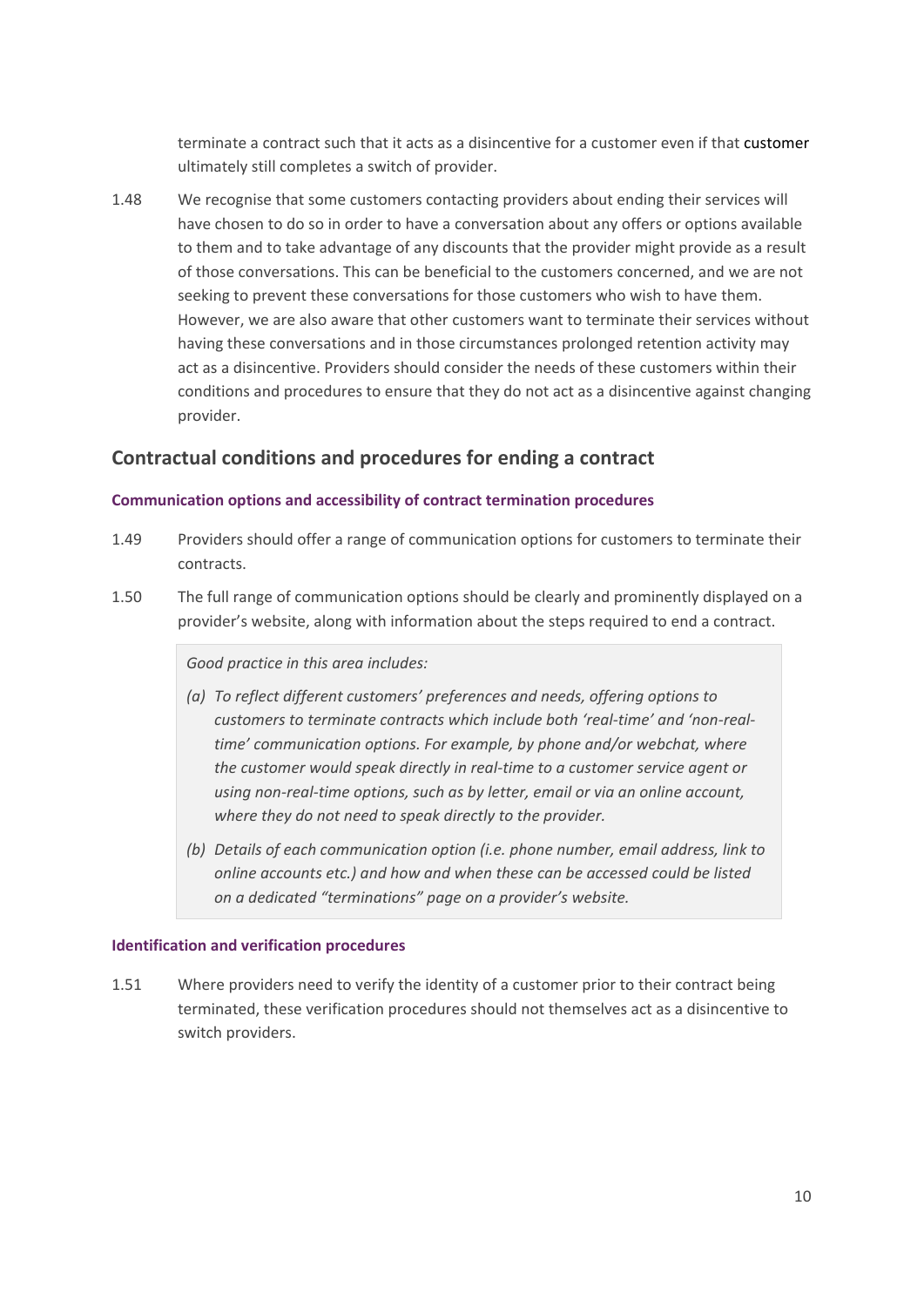*Good practice in this area includes:*

- *(a) making customers aware if they will need to provide information to verify their identity before their termination request will be processed.*
- *(b) being clear about the types of identification information that the customer will need to provide before their contract will be terminated.*
- *(c) ensuring that any verification procedure relating to contract termination is the same as required to make any other substantive change to a customer's account (e.g. a change requiring an additional financial commitment, such as an upgrade or contract renewal).*
- *(d) adopting identification and verification procedures that are consistent with the communication option that the customer has selected to make their termination request. For example, if a customer has made a non-real-time request, then the provider could have procedures in place to verify the customer's identity in the same way or obtain the customer's consent to verification via a different method.*

### **Maximum notice periods**

- 1.52 Subject to any maximum technical limits or other regulatory requirements,<sup>[11](#page-10-0)</sup> providers should allow customers to reasonably give more than the minimum period of notice.
- 1.53 Providers' conditions or procedures should not suggest that exact notice must be given by customers.

*Good practice in this area includes providers clearly referencing any maximum notice period and the ability of customers to be able to give more than the minimum notice period in their internal guidelines for customer service agents*.

### **Internal processes for customer service agents handling termination requests**

- 1.54 As noted above, we recognise that providers are likely to wish to seek to retain customers that express an intention to switch providers, usually through a conversation (referred to throughout this guidance as "a retention conversation"). We note that some customers will welcome a retention conversation, while others will not.
- 1.55 Where the retention conversation occurs, we expect providers to have procedures in place to ensure that:
	- a) customer service agents' incentive schemes do not encourage poor agent behaviour that constitutes or otherwise gives rise to a disincentive for the customer to switch.

<span id="page-10-0"></span> $11$  The changes introduced in our Mobile Switching Statement prohibited the charging of notice periods beyond the day on which the switch occurs (with effect from 1 July 2019). See Ofcom[, Consumer Switching: Decision on reforming](https://www.ofcom.org.uk/__data/assets/pdf_file/0023/108941/Consumer-switching-statement.pdf) the [switching of mobile communications services,](https://www.ofcom.org.uk/__data/assets/pdf_file/0023/108941/Consumer-switching-statement.pdf) 19 December 2017.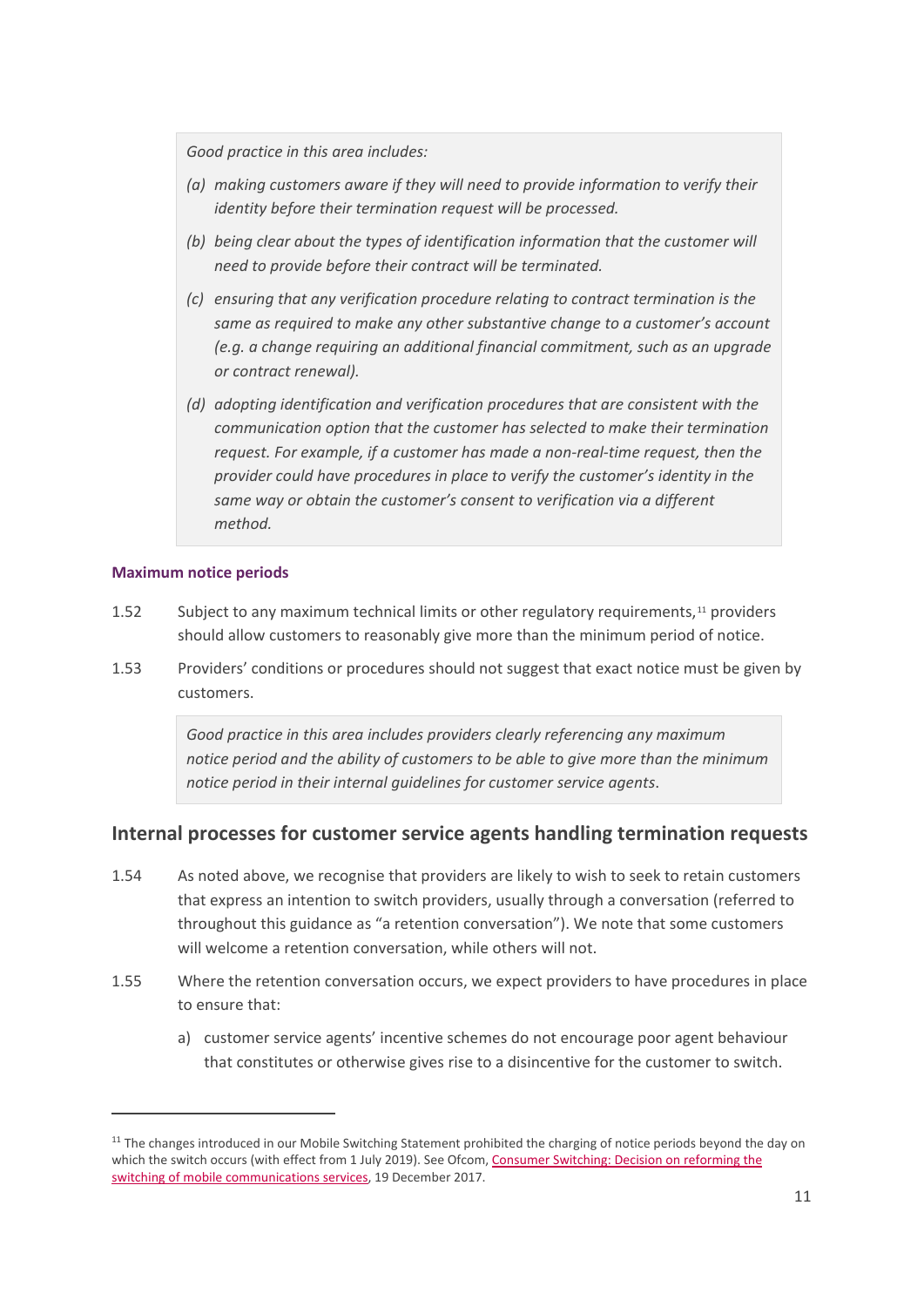- b) customers' intentions are recorded and actioned correctly.
- c) customer service agents understand what retention activity is appropriate, particularly in circumstances where it is evident that a customer does not want to have a retention conversation.

### *Good practice in this area includes:*

- *(a) incentive schemes that do not: (i) penalise customer service agents for terminating contracts in response to a customer's request or for correctly identifying that a customer does not want to have a retention conversation; nor (ii) reward customer service agents for failing to process termination requests.*
- *(b) sending written confirmation to customers once a termination request is processed.*
- *(c) ensuring customer service agents make clear notes on a customer's file about any retention conversation or offers made so that they can be accessed, and taken account of, by other agents.*
- *(e) clear internal guidance, regular briefings and ongoing training for agents about how to identify if a customer making a termination request wants to do so without having a retention conversation, and what is appropriate retention activity in these circumstances. For example, making clear that in circumstances where a customer does not want to have a retention conversation, the agents understand it is not appropriate to engage in any further retention activity and that they should instead promptly process the request.*
- *(f) specific procedures in place for customers who have made non-real-time requests as, given their preferred communication option, these customers may be more likely to not want to have a retention conversation.*
- *(g) monitoring and quality assurance processes in place to ensure that their conditions or procedures do not act as a disincentive to switching. Advisors who fall short of the behaviours required of them are subject to an appropriate disciplinary process.*
- *(h) clear written internal policies and processes for customer service agents handling termination requests (e.g. training and briefings) and regular reviews of these to ensure changes are made as required. For example, if a pattern of poor behaviour is identified via monitoring procedures, providers then take steps to ensure that it does not occur in the future, and any necessary changes are made to their internal policies and processes, including guidance, training and quality assurance procedures.*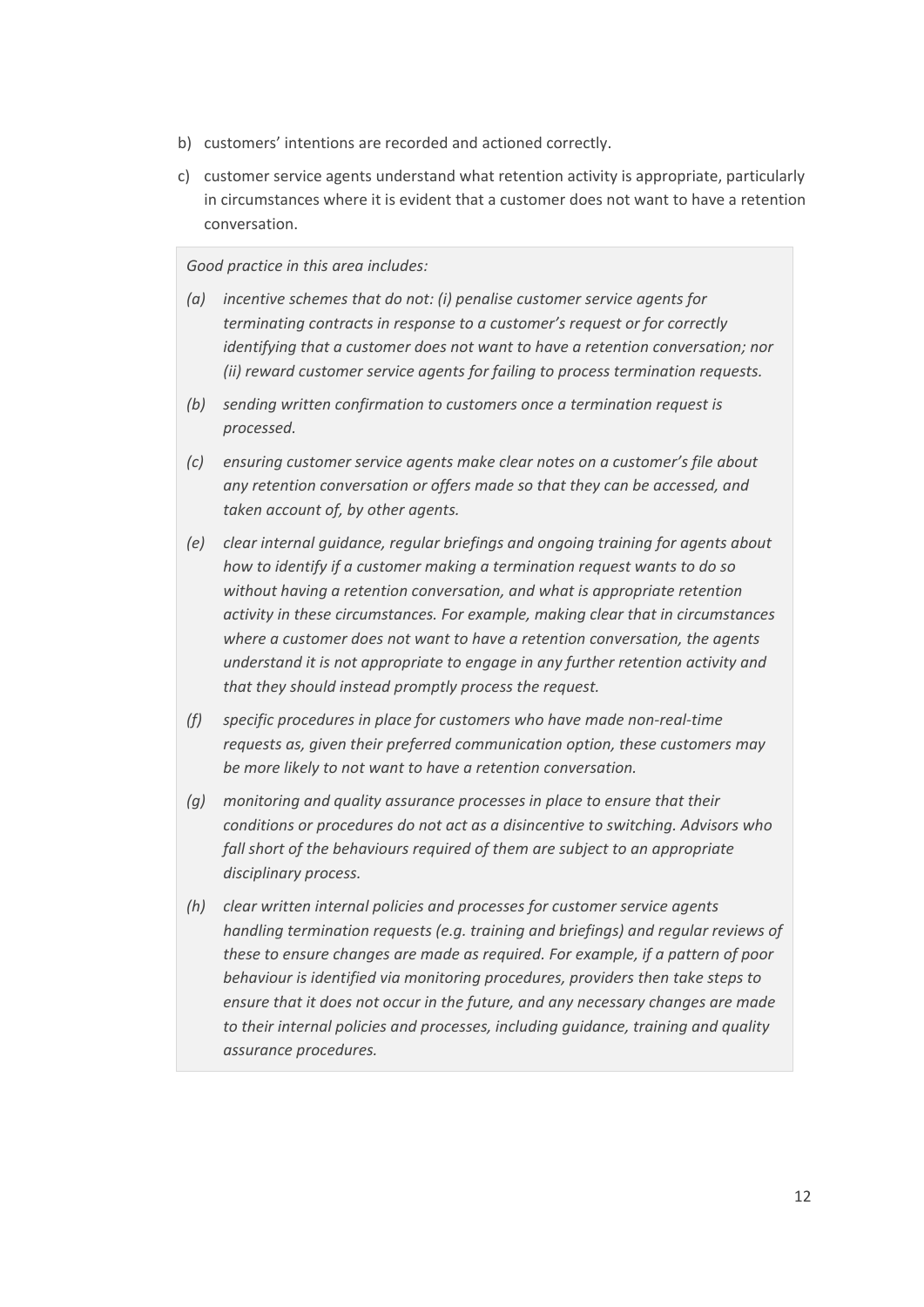# **Condition C1.8: non-coterminous linked contracts**

- 1.56 This part of the guidance outlines the approach that Ofcom would expect to take when assessing the application and impact of certain types of bundled contracts with Commitment Periods that do not align under Condition C1.8.
- 1.57 It sets out when we consider such contracts may act as a disincentive to switch and, where we identify such contracts, the factors we would take into account in assessing whether to open an investigation under Condition C1.8. The factors identified below should not be seen as exhaustive and any decision to open an investigation would depend on the specific circumstances of each case and the matters we would generally consider as set out in our enforcement guidelines.<sup>12</sup>
- 1.58 The guidance does not amend or replace rules nor does it constitute legal advice on how to comply with Condition C1.8. Providers should take their own advice on compliance.

# **Non-coterminous linked contracts**

- 1.59 This guidance is concerned with Bundles that have the following characteristics (we refer to these as '**non-coterminous linked contracts**'):
	- the contracts concerned are linked contracts, i.e. they present dependencies such that termination of one contract triggers an impact on another contract;
	- the Commitment Periods for the relevant contracts do not align (regardless of whether the contracts were taken up at the same or at different points in time); and
	- the contracts include the provision of at least one Internet Access Service or Number-Based Interpersonal Communications Service and the relevant dependency exists between one of these services and another element of the Bundle.
- 1.60 We focus on contracts that are separate but linked, because this is the most common form of non-coterminous Bundles that we see. But we would apply the same approach to Bundles of services and Terminal Equipment that are on the same contract, where the Commitment Periods do not align.
- 1.61 The following are examples of dependencies between different elements of a Bundle:
	- **A technical dependency** where a customer would lose, or be impaired in using, one element of the Bundle when terminating a contract for another. For example, if a customer has a broadband service which only works if they also take a landline service from the same provider, this would mean that if the customer cancelled their landline service, they would no longer be able to use the broadband service.
	- **A contractual dependency** where there are links between the rights or obligations for the provision of different elements of the Bundle. One example would be where a customer might purchase both airtime and a mobile handset at the same time from the

<span id="page-12-0"></span><sup>&</sup>lt;sup>12</sup> Ofcom, June 2017[, Enforcement guidelines for regulatory investigations,](https://www.ofcom.org.uk/__data/assets/pdf_file/0015/102516/Enforcement-guidelines-for-regulatory-investigations.pdf) paragraph 2.5.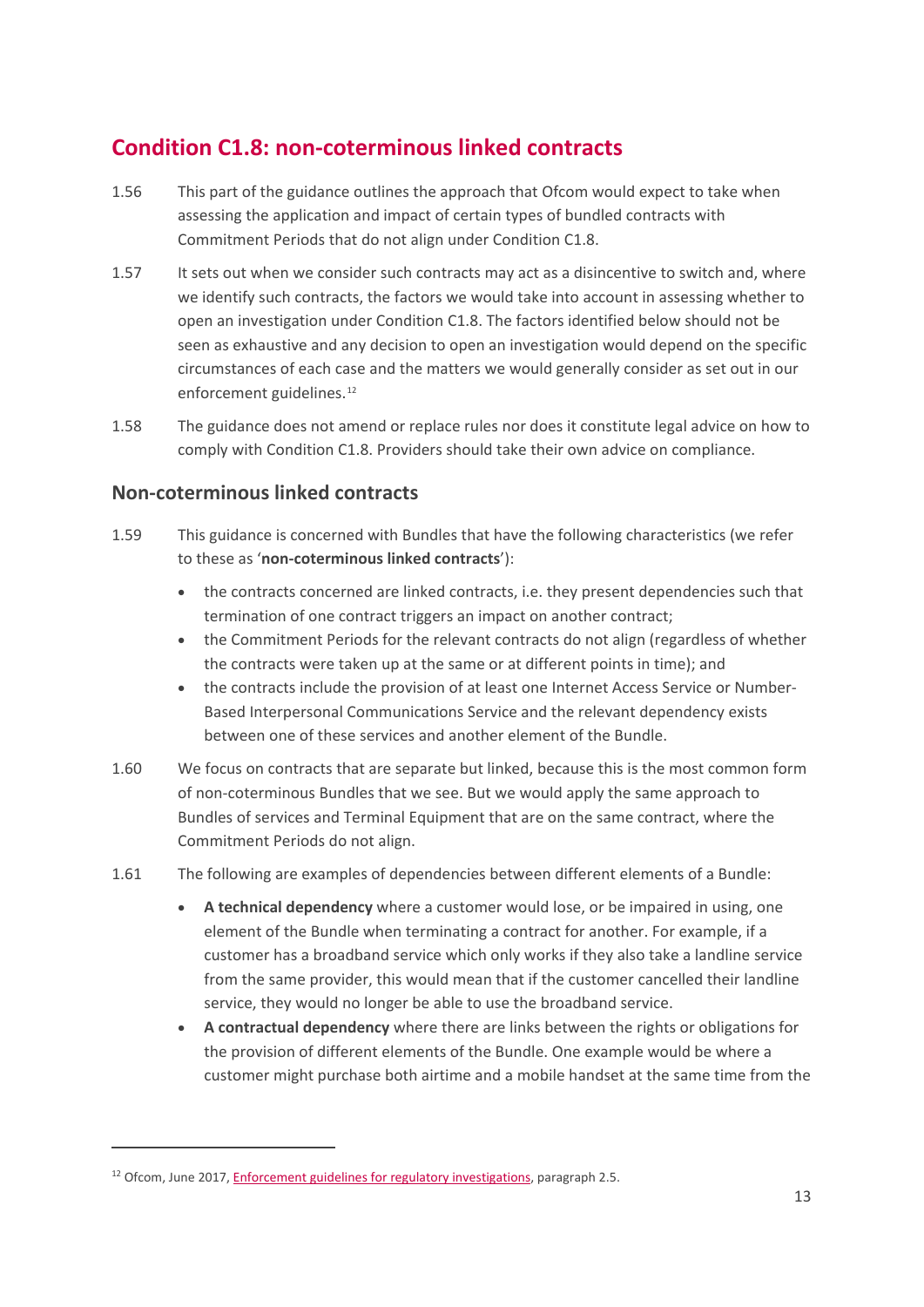same provider under two different contracts but with terms that link those contracts.<sup>[13](#page-13-0)</sup> Another would be a customer purchasing landline, broadband and pay TV in a Bundle (triple play Bundle) under terms that link those contracts.

- **A financial dependency** where any prices, tariffs or charges for the provision of one element of the Bundle are contingent on taking another element, e.g. a monthly discount for mobile customers who also take fixed broadband from the same provider, which is then removed if the broadband contract is cancelled.
- 1.62 These examples are non-exhaustive and more than one dependency might exist in the same Bundle. There might be other types of dependencies that exist; and new types of dependencies may appear in the future as communications markets evolve.
- 1.63 This guidance applies to non-coterminous linked contracts for residential customers. It also applies in relation to other groups of customers who are likely to have similar bargaining positions, such as Microenterprise or Small Enterprise Customers, and Not-For-Profit Customers which purchase such services on standard terms and conditions (as opposed to bespoke negotiated contracts).

# **Assessing whether non-coterminous linked contracts may act as a disincentive to switch**

- 1.64 Non-coterminous linked contracts can take many different forms and the likely impact of these contracts will vary. Some customers might value the flexibility of having different elements of a Bundle with Commitment Periods that end at different points in time. Under some circumstances however, non-coterminous linked contracts may act to disincentivise customers from switching provider.
- 1.65 The likelihood and extent to which this disincentive might arise will depend on the specific circumstances in question. We set out below two key factors that we would expect to take into account in any assessment of whether there is a disincentive to switch:
	- The **strength of dependencies.** Examples of strong dependencies include:
		- if the customer is not able to use one element of the Bundle without the other because of a technical dependency; and/or
		- if the customer is faced with a material financial impact, such as losing a discount or Early Termination Charges, if they switched to another provider for one of the elements in their Bundle before the end of the Commitment Period for another element of the Bundle.
	- The **differences in the end of the Commitment Periods** between different elements of the Bundle. A significant difference between the end of the Commitment Periods for different elements of a Bundle with strong dependencies is more likely to cause harm because it is likely to raise switching costs compared to a situation where the

<span id="page-13-0"></span> $13$  For mobile bundles for example, these terms may include a requirement that if the customer ends their airtime contract, they must also pay the remaining balance due under their handset contract in full as a lump-sum. There would also be a financial interdependency here too. We refer to these as 'linked split mobile contracts'.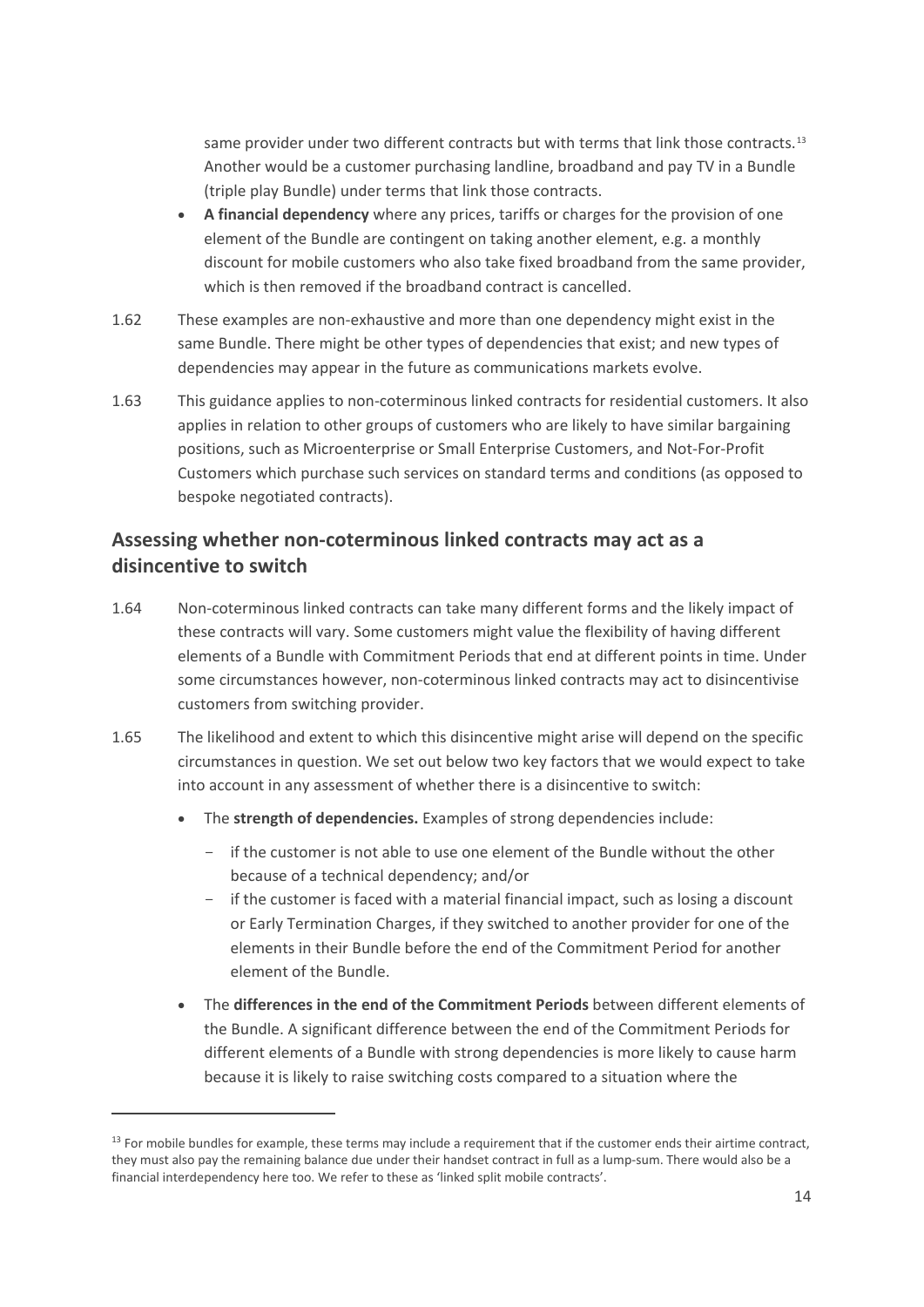difference in the Commitment Periods is minimal. For example, if a customer wanted to switch the whole Bundle while one element is still in its Commitment Period, they would have to pay higher Early Termination Charges the further they are from the end of that Commitment Period. This may raise the likelihood they would be disincentivised from switching the whole Bundle to an alternative provider.

1.66 If non-coterminous linked contracts do not have both strong dependencies and significant differences between the end of the Commitment Periods, we consider they are less likely to act as a disincentive to switch.

### **Approach to potential enforcement action**

- 1.67 Where the factors at paragraph 1.65 apply, we would then consider the case for taking enforcement action by assessing the potential for, and extent of, any customer harm, taking into account the factors below.
- 1.68 Our assessment would include consideration of the **conditions that arise when the customer reaches the end of the first Commitment Period for an element of their Bundle**. In particular, we are more likely to be concerned if:
	- a) *customers are significantly worse off at the end of the first Commitment Period if they stay with their current provider* because, for example, they are moved onto a higher out-of-contract price. This will be particularly the case, for example, if the difference between the end-dates of the Commitment Periods for different elements of the Bundle is significant (such that customers would need to pay the higher out-of-contract price for a long period of time); and/or
	- b) *customers face limited options and are more likely to be 'locked-in' to their current provider for a material length of time.* For example, if a customer reaches the end of one Commitment Period, but is still tied into a Commitment Period on another service, two situations are possible. First, if the customer signs-up for a new Commitment Period and is unable to align the two contracts, this will extend the period of lock-in with their existing provider. Alternatively, where it is possible to align the Commitment Periods when re-contracting, this extended lock-in is avoided. The first situation is more likely to impede future switching than the second.
- 1.69 We would also consider **whether the complexity of the non-coterminous linked contracts makes it harder for customers to compare deals** adding costs to the process of searching for a deal and increasing the risk that customers select a deal that is not good for them. We would consider the complexity both when the non-coterminous linked contracts were entered into and also the complexity facing customers at the end of the first Commitment Period.
- 1.70 In addition, we would take into account **any other factors which might reduce the potential for harm from non-coterminous linked contracts**, for example:
	- a) *whether the contractual arrangements provided efficiencies or other benefits for customers*. We would, however, expect providers to be able to evidence that there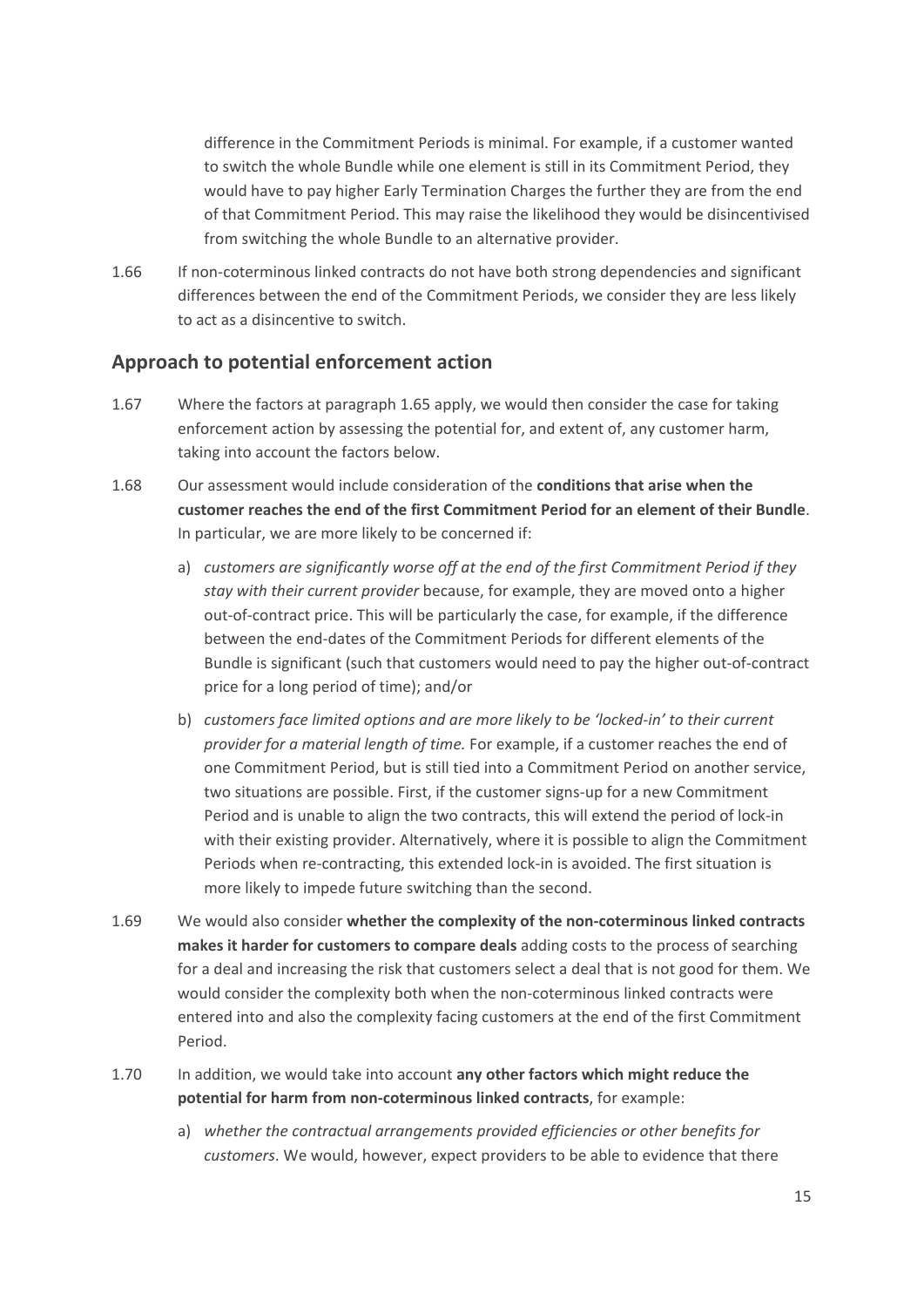were such efficiencies or other benefits to customers. We would also consider whether a provider could deliver those efficiencies or other benefits without the factors described at A11.36.

- b) whether, when customers originally entered into non-coterminous linked contracts, they chose to take such contracts even though they were offered the option to take contracts with aligned Commitment Periods; and
- c) *whether customers were well-informed about the arrangements and their implications, when they entered into them*. We would take account of the level of support providers give to customers to help them understand the implications of entering into these agreements, including what happens to prices at the end of the different Commitment Periods. However, even if customers were well-informed about non-coterminous linked contracts at the point of sale, this is unlikely to be sufficient on its own to allay potential concerns if there were no efficiencies or other benefits for customers.

# **Condition C1.10: Automatically renewable contracts**

- 1.71 This part of the guidance sets out how we are likely to apply Condition C1.10 which prohibits the use of Automatically Renewable Contracts (ARCs) – these are contracts which automatically roll over into a new Commitment Period following the expiry of an initial or subsequent Commitment Period.
- 1.72 Condition C1.10 says:

"Without limiting the extent of Condition C1.8, Regulated Providers must not, at the end of any Commitment Period, renew their contract with a Relevant Customer for a further Commitment Period unless they have first obtained the Relevant Customer's Express Consent. Such Express Consent must be obtained in relation to each new Commitment Period."

### **Method and timing for obtaining Express Consent**

- 1.73 Where Express Consent is given for a Commitment Period initiated by a customer, we think it is likely to be reasonable for it to be given at any time in the process.
- 1.74 In all other circumstances, providers should ensure that customers have sufficient time to properly consider the deal they are being offered (including, for example, allowing them time to consider the market more generally) before setting deadlines requiring them to opt in to a further Commitment Period.
- 1.75 We have not set out specific time frames with which providers must comply, however, there are certain types of behaviour that are unlikely to satisfy the requirements of Condition C1.10. These include (but are not limited to) the following examples where:
	- a) A provider has asked a customer to provide a "one off" consent which purports to cover all Commitment Periods that that Consumer, Microenterprise or Small Enterprise Customer, or Not-for-Profit Customer may subsequently enter into ("stacking");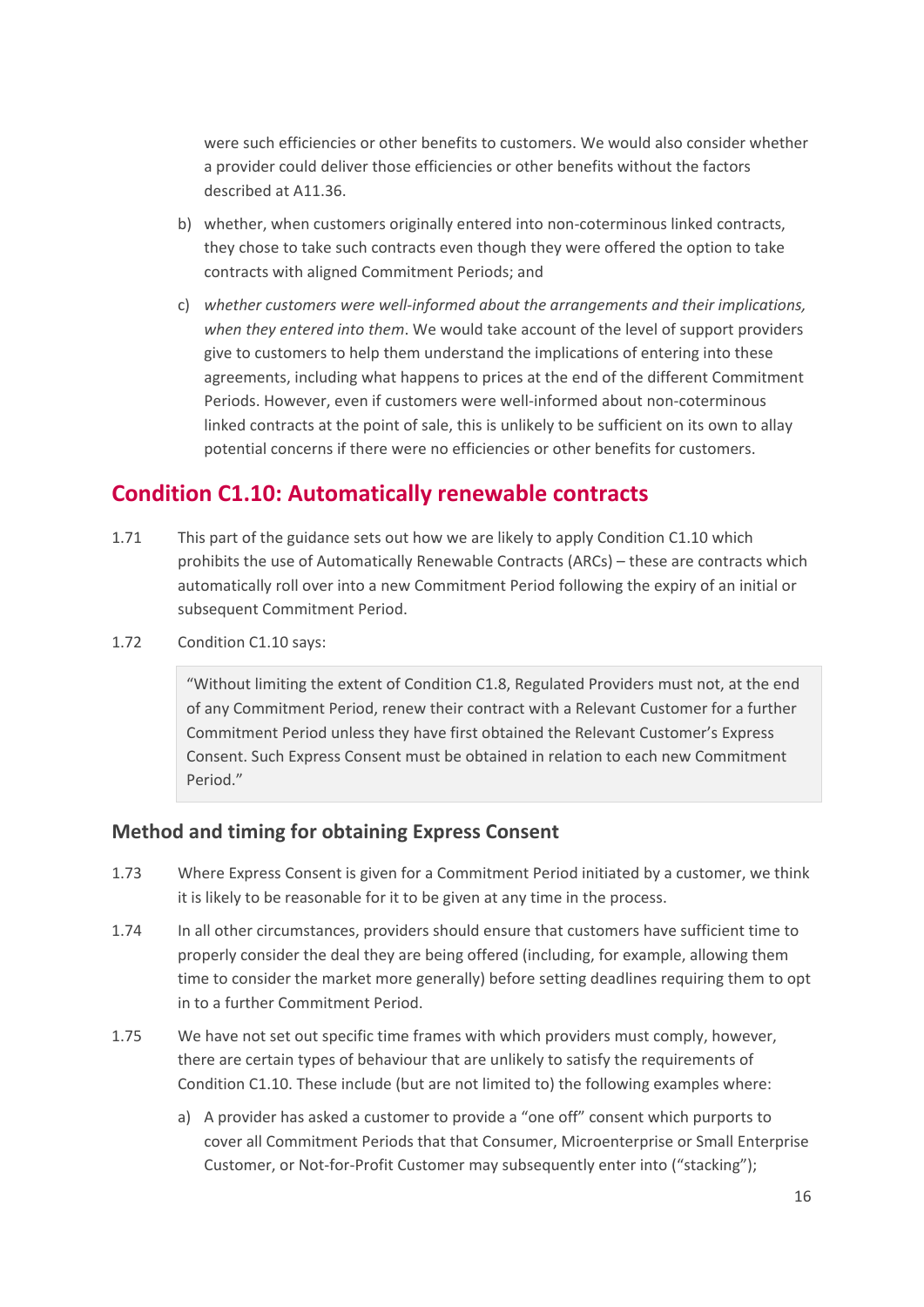- b) Consent is sought at a time which is too far in advance of the ending of the Commitment Period for a customer to reasonably know what other offers may be available at that time;
- c) A provider contacts a customer either on the day that their Commitment Period is due to expire, or very shortly before that day, and requests their consent to enter into a further Commitment Period in circumstances where that customer has not been given an opportunity to consider what other offers may be available.
- 1.76 We expect providers to have reasonable steps in place to prevent stacking and to ensure reasonable and appropriate timing for obtaining Express Consent. Therefore, other things being equal, it is generally likely to be reasonable for Express Consent to be obtained by providers no sooner than six months before the end of each Commitment Period.

# **Approach to assessing compliance**

- 1.77 In assessing compliance, we will expect providers to take reasonable steps to inform staff of the regulations in Condition C1.10. For example, providers may:
	- a) ensure that sales staff are comprehensively briefed on the regulations;
	- b) provide clear information to customers about the regulations on ARCs; and
	- c) ensure that sales scripts and contract negotiations include necessary information about, for example, key dates and charges, and any termination procedures.
- 1.78 We also expect that providers will take a reasonable approach to redress in cases where a Microenterprise or Small Enterprise Customer, or Not-for-Profit Customer has been sold an ARC inadvertently. While Condition C1.22 requires providers to ensure that customers have the right to exit the contract with a maximum one month notice period when a contract is automatically prolonged, in circumstances where a customer has been inadvertently sold an ARC, we would expect the provider to proactively alert the customer of their right to exit the contract and allow them to exit the contract after a maximum one month notice period.

# **Conditions C1.14 – C1.20: contractual modifications**

- 1.79 This part of the guidance sets out our expectations as to how providers should apply Conditions C1.14-C1.20 in practice and provides guidance on contractual modifications that would trigger the obligation to give a customer the right to exit, and how we would expect providers to notify customers of such modifications.
- 1.80 Condition C1.14 says: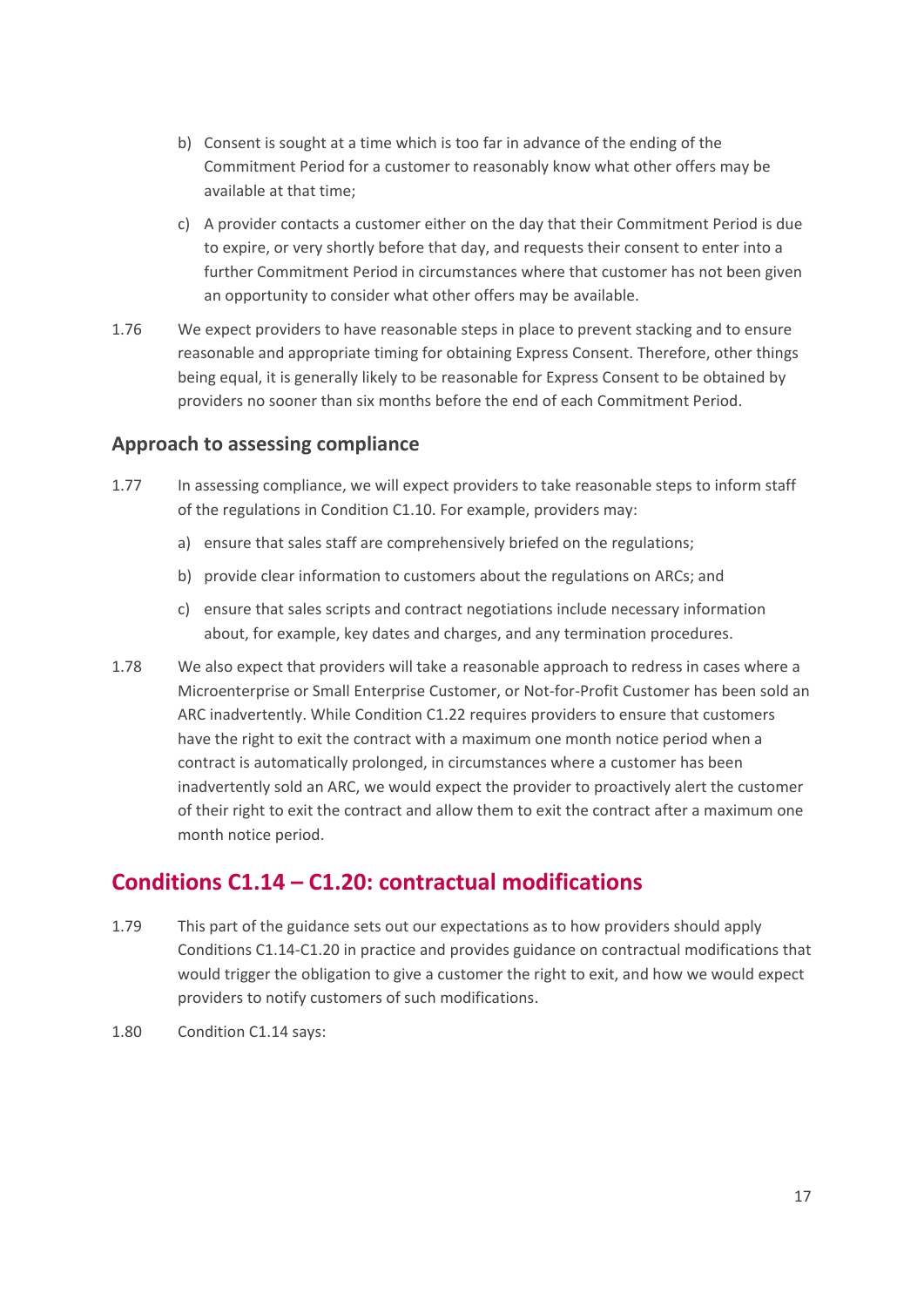"Regulated Providers shall:

(a) give their Relevant Customers notice not shorter than one month of any contractual modifications relating to a Relevant Communications Service, or a Bundle or any elements thereof, that is provided by them, unless the proposed modification is exclusively to the benefit of that Relevant Customer, is of a purely administrative nature and has no negative effect on the Relevant Customer, or is directly imposed by law; and

(b) give their Relevant Customers the notice in Condition C1.14(a) in a clear and comprehensible manner on a Durable Medium.

### 1.81 Condition C1.15 says:

"At the same time as notifying a contractual modification pursuant to Condition C1.14, Regulated Providers shall:

inform the Relevant Customer of their right to terminate the contract(s) in accordance with Condition C1.15(b), at no additional cost other than the charges set out in Condition C1.16, if the proposed modifications are not acceptable to them; and

allow the Relevant Customer to terminate the contract(s) subject to the contractual modification and to terminate any contract(s) forming part of a Bundle with that contract (those contracts), within one month after notification."

### 1.82 Condition C1.16 says:

"Regulated Providers shall ensure that where a Relevant Customer exercises their right to terminate a contract or contracts in accordance with Condition C1.15, such Relevant Customer is not required to pay any additional charges other than:

the Service Fee(s) for the period ending on the day on which the relevant contract is terminated pursuant to Condition C1.20; and

where the Relevant Customer exercises the right to terminate a Bundle which includes Terminal Equipment that the Relevant Customer chooses to retain:

where the Bundle consists of Linked Split Mobile Contracts, the principal amount due under the Mobile Device Loan Agreement; or

in all other cases, the smaller of:

the remaining value of the Terminal Equipment on the day on which the contract is terminated in accordance with Condition C1.20, calculated in accordance with Condition C1.18; or

the Terminal Equipment Fee for the period from the day on which the contract is terminated pursuant to Condition C1.20 until the end of the Commitment Period."

### 1.83 Condition C1.17 says: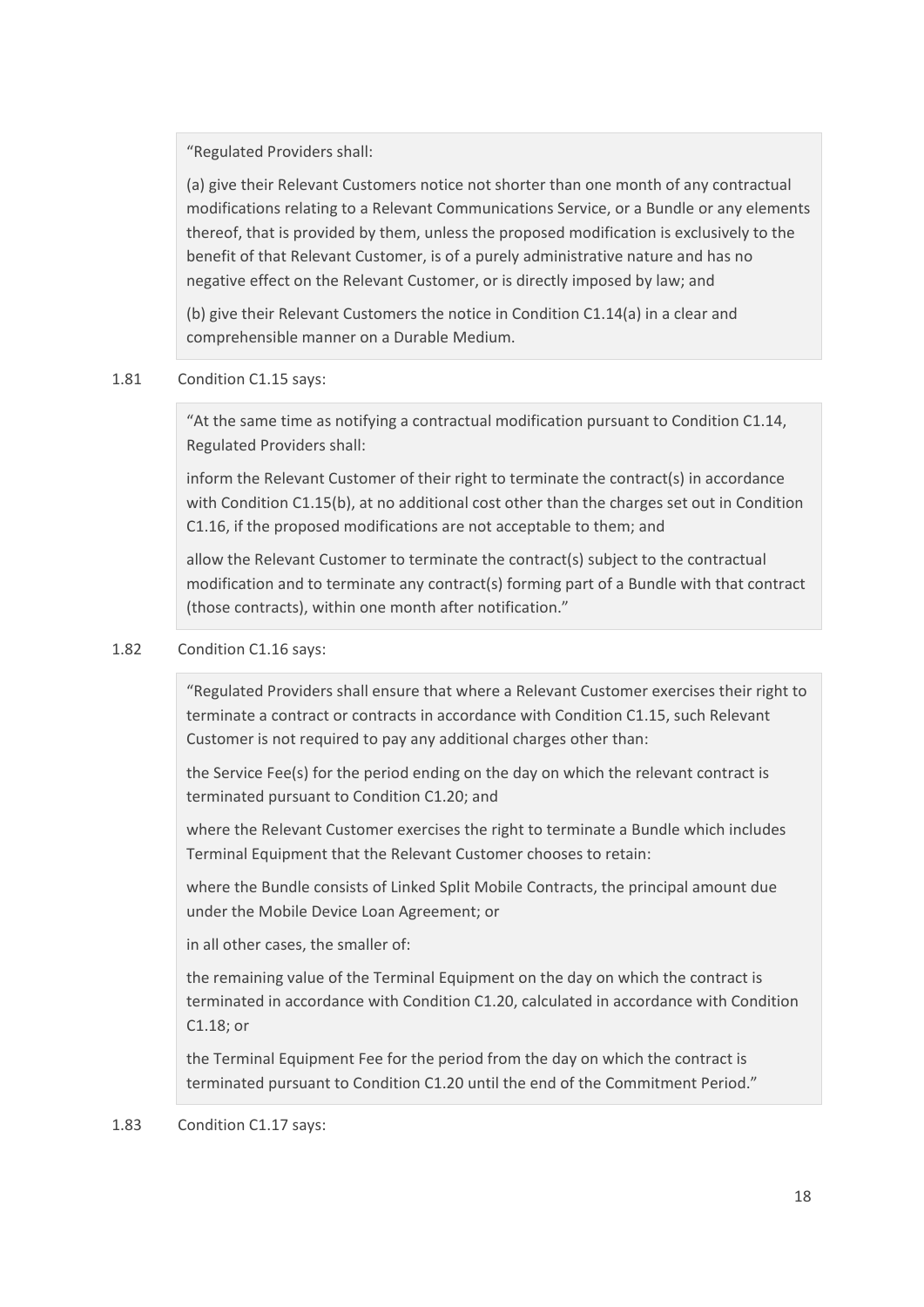"Without limiting the extent of Condition C1.16, where a Relevant Customer exercises their right to terminate a contract or contracts pursuant to Condition C1.15, they shall not be required to pay any Early Termination Charges."

### 1.84 Condition C1.18 says:

"For the purposes of Condition C1.16, the remaining value of the Terminal Equipment refers to an amount calculated in accordance with the terms set out in the contract and which should reflect the value of the equipment, taking into account any depreciation in its value considering the length of time for which it was used, minus any payments already made towards the cost of the equipment."

### 1.85 Condition C1.19 says:

"Where a Relevant Customer exercises their right to terminate a Bundle which includes Terminal Equipment, or any elements thereof, pursuant to Condition C1.15, Regulated Providers shall take all necessary steps to ensure that any restriction on the use of that Terminal Equipment on the Electronic Communications Network of another Communications Provider (including but not limited to Handset Locking Restrictions) can be lifted, free of charge, on or before the day on which the contract(s) is(are) terminated pursuant to Condition C1.20."

### 1.86 Condition C1.20 says:

"Subject to Condition C7.7(a), where a Relevant Customer exercises the right to terminate a contract or contracts pursuant to Condition C1.15, unless the Relevant Customer expressly agrees otherwise, the contract(s) shall be terminated:

on the day before the proposed modification comes into effect; or

if it is not feasible for the contract to be terminated in accordance with Condition C1.20(a), and provided that the relevant modification is not applied to the Relevant Customer, as soon as reasonably possible after that date."

1.87 This guidance is likely to be most relevant to modifications made to standard contracts for Consumers, Microenterprise or Small Enterprise Customers, and Not-For Profit Customers. Business customers on bespoke contracts may have specific arrangements in place regarding contractual modifications and termination rights, and where this is the case, this guidance may be less relevant.

# **Contractual modifications that would trigger the obligation to give a customer the right to exit**

1.88 The right to exit in Condition C1.15 applies where a provider decides to make a modification to a customer's contract, unless that modification is one or more of the following: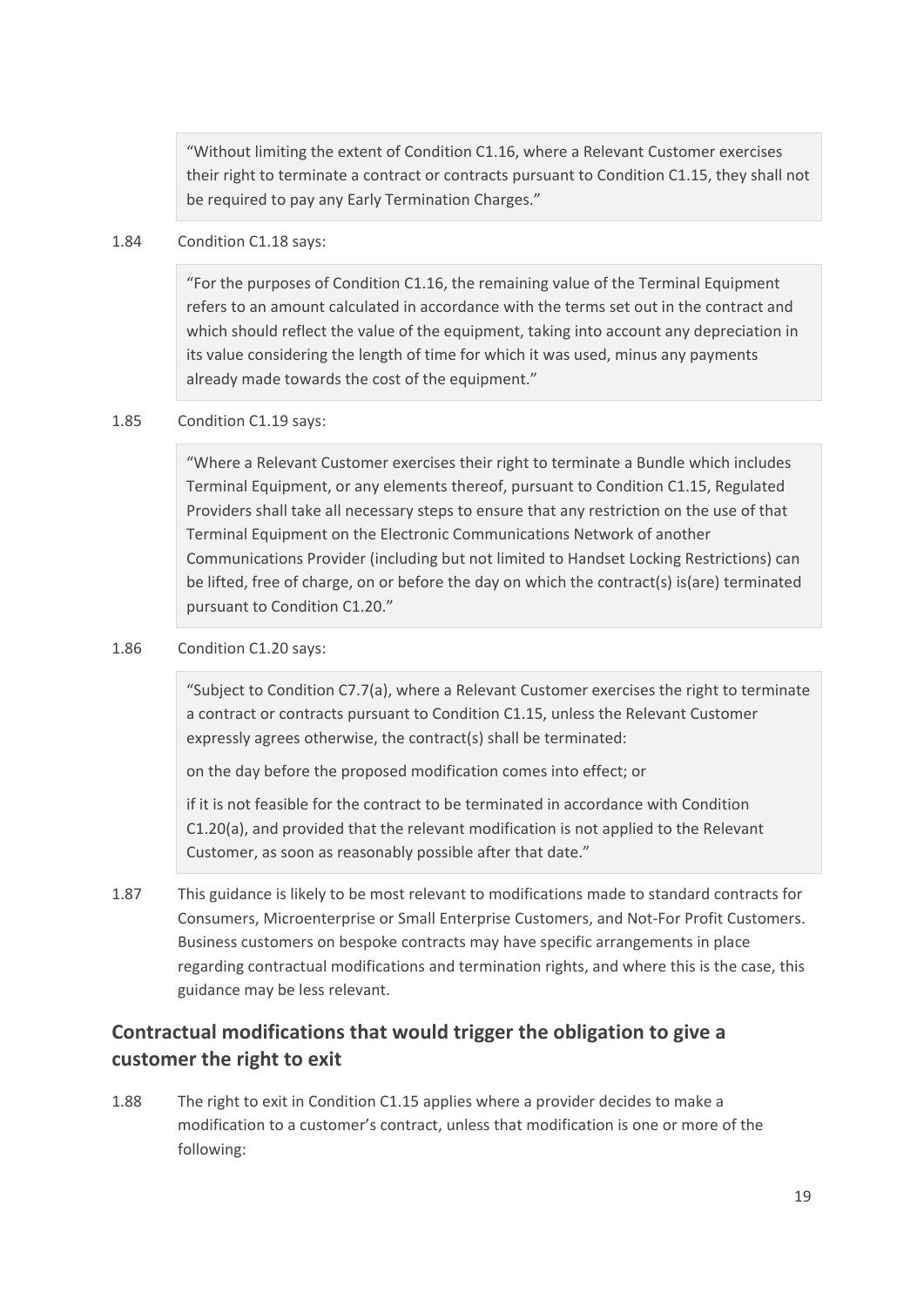- a) exclusively to the customer's benefit (for example, a speed upgrade),
- b) is purely administrative and has no negative effect on the customer (for example, a change in the address or bank details of the provider), or
- c) is directly imposed by law (for example, a change in the rate of VAT).
- 1.89 We recognise that providers will need to identify which customers need to be notified of a particular change to the contractual terms and conditions, as not all customers will necessarily be affected by every change. For example:
	- a) Under the terms of a contract, a provider may enable customers to take ancillary services or facilities for which it levies an additional charge.[14](#page-19-0) If the provider were to increase the charge for such ancillary services, for example paper billing, only customers who have opted to take that ancillary service would need to be notified of the change and offered the right to exit.
	- b) However, in contrast, just because a customer has never been late paying their bill, providers cannot assume that they will never be late making payment in the future. Therefore, providers would need to notify all customers of an increase in their late payment charge.
- 1.90 The above will also be subject to any contractual terms that set out specified variations to the prices charged, or services offered, during the contract period (see below at A11.102.
- 1.91 In addition, where a customer chooses to take an additional service offered by a third party under separate terms and conditions that apply between the customer and the third party, the communications provider would not be expected to notify the customer of changes made by the third party to those additional services.
- 1.92 This would include where a third party markets directory enquiries or other premium rate call services, for which it sets a service charge that does not form part of the contract between the provider and their customer. Where there is an increase in the service charge set by the third party, the communications provider would not need to offer the customer the right to exit the contract for the communications service.
- 1.93 In contrast, where an access charge for calling a premium rate service is levied by a communications provider, and forms part of the communications provider's contract with its customer, an increase in the access charge would trigger the right to exit (unless the increase was in line with a price variation clause, see below at A10.29).
- 1.94 Providers should be able to demonstrate that they have mechanisms and processes in place to comply with the requirements of this GC and ensure affected customers are notified when they make changes to those customers' contractual terms and conditions.

<span id="page-19-0"></span><sup>&</sup>lt;sup>14</sup> See paragraphs 1.96-1.99 for add-on services provided as part of a bundle, where those add-ons do not have a Commitment Period.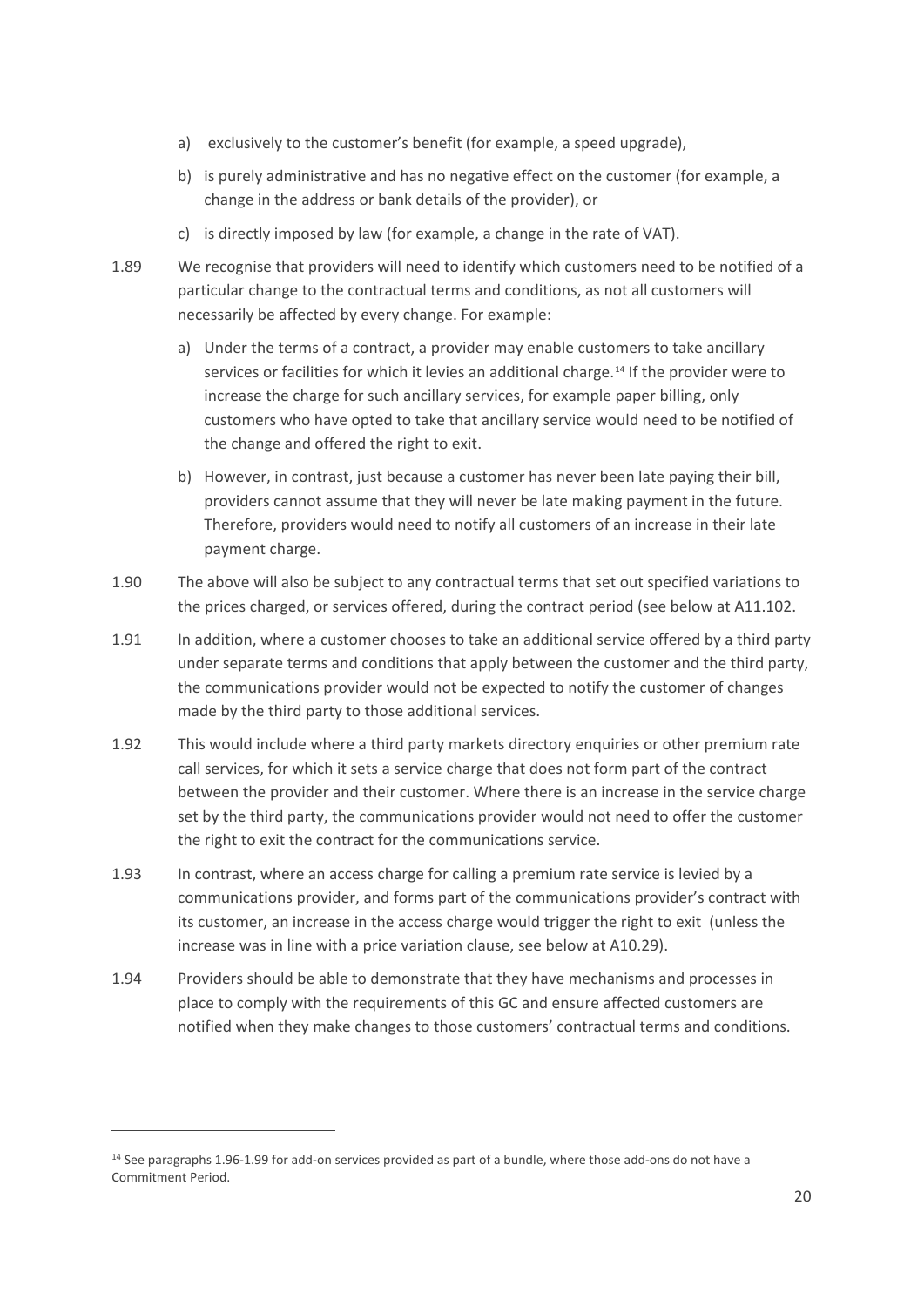# **Contractual modifications and the right to exit bundles**

1.95 Where a customer has the right to exit a bundle of services and/or terminal equipment (where applicable) as a result of a contractual modification falling under Conditions C1.14 and C1.15, they should have the choice to exit the whole bundle, retain the whole bundle or retain the elements that are not subject to the contractual modification (where those elements are offered by the provider separately to the service that is subject to the contractual modification), if they so wish.

### **Optional add-on services**

- 1.96 Where a contractual modification is made to an optional add-on service, the right to exit does not apply to the rest of the bundle, as long as the optional add-on service is:
	- a) not, in practice, part of the core service<sup>[15](#page-20-0)</sup> provided by the communications provider; and
	- b) offered on a short-term basis (i.e. a contract period of no more than 30 days including one which may be automatically renewed for further periods of time unless the customer gives notice to terminate) or is not subject to a commitment period (for example is offered with no minimum contract period and may be terminated on notice of no more than 30 days).
- 1.97 Therefore, when contractual modifications are made to an optional add-on service provided without a commitment period, we expect providers to assess whether that service is genuinely an optional add-on to the customer's core service(s).
- 1.98 For example, a provider may provide a customer with a landline bundle which has an 18 month commitment period for the line rental service and a call package on a 30 day rolling basis (this could vary from basic options covering calls to UK landline and mobile numbers to more expensive options which might include larger allowances or international calls). Faced with a price increase for the call package, the customer could move to a different call package on 30 days' notice, however, their provider might not be able to offer them a different call package that meets their needs. Once a customer has entered a commitment period for a line rental service, they are in effect tied to that provider for landline calls for the duration of the commitment period for the line rental contract. Therefore, in practice, the call package is part of the core service taken by the customer. If there was a change in the terms of the call package that was not exclusively to the benefit of the customer, and the customer wished to terminate that element of their bundle, the customer would not be able to switch to a landline call package from another provider unless they also take line rental with that other provider.
- 1.99 In this example, if a contractual modification falling within the scope of Condition C1.14 is made to the call package, the customer should also be given the right to exit the line rental

<span id="page-20-0"></span><sup>&</sup>lt;sup>15</sup> For example, an add-on might be considered to be part of the core service if a customer is likely to consider it central to the service that is being provided and if a recurring charge for that add-on appears on the customer's bill each month.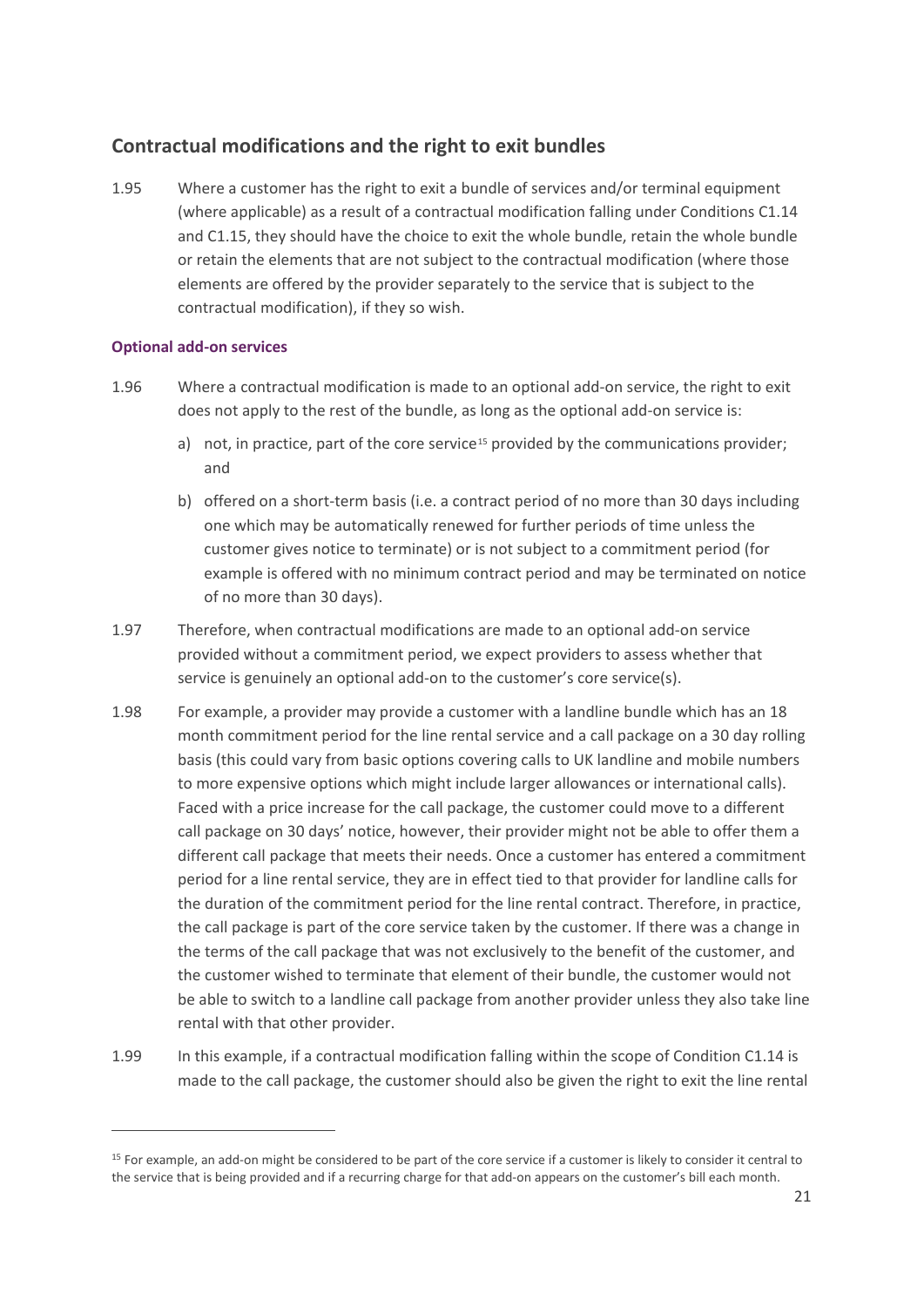for which they are tied into a commitment period, as well as any other bundled services, in accordance with Condition C1.15.

### **Variation clauses in contracts**

- 1.100 Where a provider's contract contains a price variation clause, which has the effect of binding a customer to pay different prices at different times during their commitment period, the requirements in Conditions C1.14 and C1.15 will not apply, provided that, at the time the customer signed the contract:
	- a) those terms were sufficiently prominent and transparent; and
	- b) the provider ensured the customer was fully informed about the different amounts they would have to pay at different times, such that the customer can be said to have agreed to those terms.
- 1.101 Price variation clauses should only be used where there is reasonable justification on practical grounds, and where the two criteria set out in the paragraph above are met.
- 1.102 Our guidance on Contract Information and Contract Summary provides examples of how information on Core Subscription Price could be set out in clear and useful terms for customers. We would however expect providers to adopt a clear and transparent approach in setting out all price variation terms as part of the Contract Information, regardless of whether the service and/or facility constitutes part of the Core Subscription Price and regardless of whether the price variation is linked to a particular price index.
- 1.103 Similar considerations would also apply for non-price variation terms where there are aspects of the provision of a service that might vary in accordance with the contractual terms and conditions in a way that does not involve a modification of those contractual terms and conditions.

# **Notification of contractual modifications and the right to exit**

- 1.104 Notifications of proposed contractual modifications and the customer's right to exit should be set out in a clear and comprehensible manner on a Durable Medium.<sup>[16](#page-21-0)</sup>
- 1.105 Notifications should make the customer aware of the nature of the contractual modification, the likely impact on the customer, and set out clearly that they have the right to exit the contract without incurring additional costs, such as early termination charges.
- 1.106 We consider that it is particularly important for these notifications to be set out with due prominence and in a form that customers can reasonably be expected to read. Key information, such as the customer's right to exit, should be contained upfront and in the main body of the notification rather than via a link in the message. This is to ensure that

<span id="page-21-0"></span> $16$  This is defined in the GCs as "paper or email or any other medium that: (a) allows information to be addressed personally to the recipient; (b) enables the recipient to store the information in a way accessible for future reference for a period that is long enough for the purposes of the information; and (c) allows the unchanged reproduction of the information to be stored".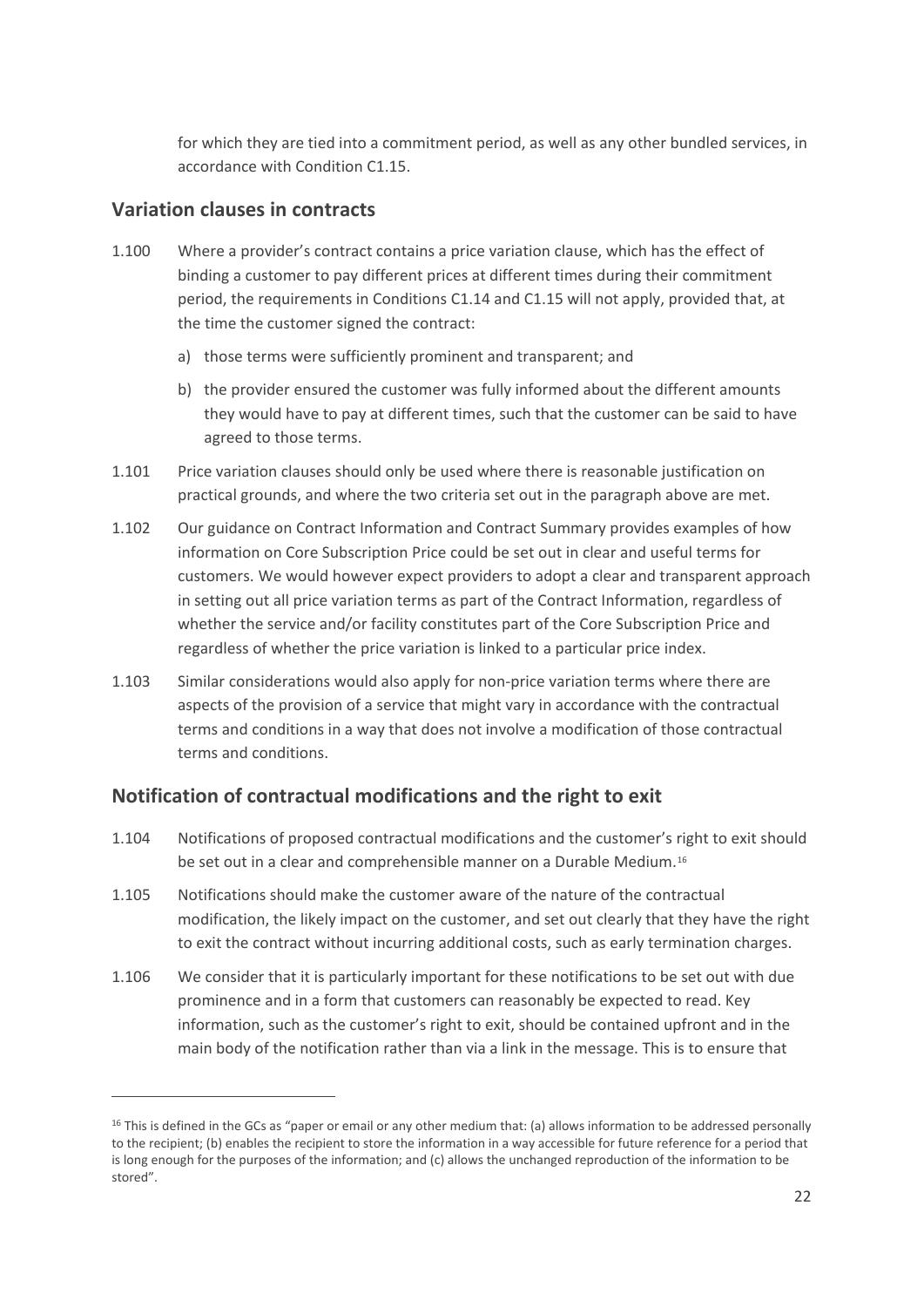the customer is made aware of such changes and also of their right to exit their contract to avoid those changes. Some examples of how providers could do this are below.

- 1.107 Letters and emails (if that is the preferred means of communication chosen by the customer) are the most obvious examples of notifications:
	- a) Hard copy notifications should be on the front page of the letter and clearly marked as such in a prominent manner e.g. on the front of the envelope/communication material/the customer's bill, and possibly in more than one place to attract the customer's attention.
	- b) Providers should issue the modification notification on a separate piece of paper from any marketing material. This is to ensure that the notification does not get lost in other communications that the customer receives from the provider but may not necessarily read.
	- c) Email notifications of contractual modifications should be contained in the main body of the email and clearly marked as such in the subject line of the email.
	- d) We do not consider that asking customers to regularly check their provider's website for possible changes to their contract is acceptable.
- 1.108 Notifications may also be sent by SMS (text message). We are aware of the need to keep SMS relatively simple and concise in the interest of effective messaging. If a provider wishes to send notifications by SMS, it should ensure that key pieces of information, such as the customer's right to exit, are effectively conveyed in the main body of the SMS rather than via a link in the message. Any notifications sent by SMS should also include a link to a copy of the full notification which is in a durable medium.
- 1.109 The notification should set out any fees payable by the customer on termination in accordance with Conditions C1.16 to C1.18. This would include fees for using the service in the period before the contract is terminated and fees for any retained terminal equipment.
- 1.110 Providers must allow customers to exercise their right to terminate the relevant contract(s) within one month of notification of the contractual modification – we expect providers to give customers at least **30 days'** notice in order to comply with this requirement. We would expect providers to make clear in the notification the deadline by which the customer is able to exercise their right to terminate, i.e. it should specify the date by when the customer can terminate without incurring an early termination charge. Providers may give their customers a period of more than 30 days in which to exercise their right to terminate their contract if they wish to do so.
- 1.111 If a customer gives the provider notice that they wish to exercise their right to terminate, providers should, where possible, ensure the contract is terminated the day before the modification comes into effect, unless the customer agrees an alternative termination date with the provider.
- 1.112 Where a provider has practical difficulties terminating a contract the day before the proposed modification takes effect because the customer exercises their right to cancel at the end of the notice period, the provider should terminate the contract as soon as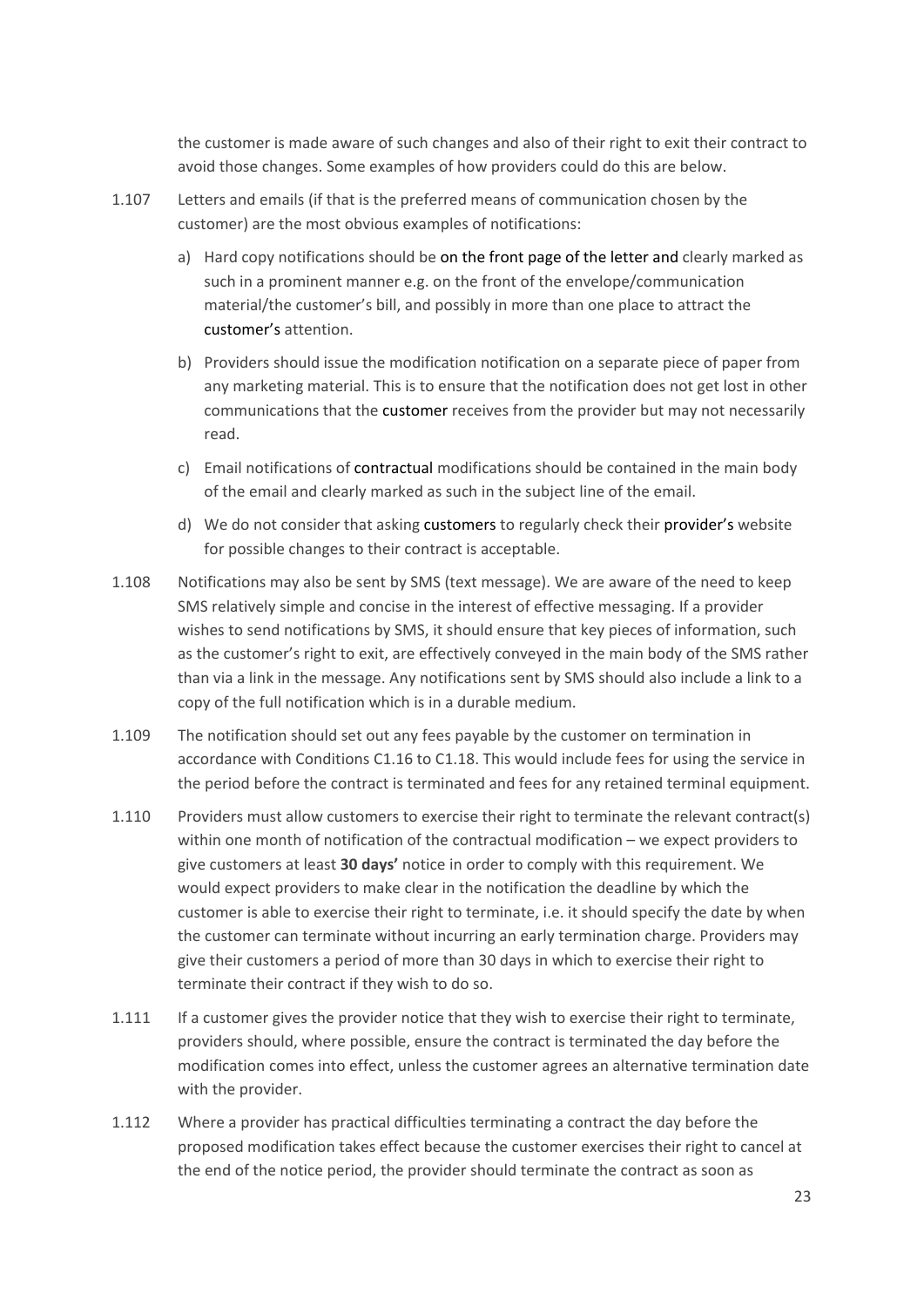reasonably possible after that date and ensure that, in the meantime, the modification is not applied to that customer. The customer should not be subject to the contractual modification in the period between notifying their provider that they wish to exit their contract and the date on which the provider terminates the contract.

### **Further considerations**

- 1.113 The terms and conditions or other practices providers apply (whether in contracts for bundled services and/or terminal equipment or other contracts relating to that in respect of which a relevant contractual modification occurs) in respect of contract termination are also important considerations. Terms and/or practices which frustrate the practical effect of Conditions C1.14 and C1.15 are liable to attract suspicion of non-compliance with the relevant rules.[17](#page-23-0)
- 1.114 Neither Condition C1.15 itself nor this guidance requires that a customer must exercise their rights under that Condition by contacting their *existing* provider. One way the provider making contract modifications that are not exclusively to the benefit of the customer could meet its obligations in a relevant case is by telling the customer that they can exercise their termination rights by authorising their new provider to do this following a regulated switching process.

# **Conditions C1.23 – C1.36: End-of-Contract and Annual Best Tariff Notifications**

- 1.115 This part of the guidance outlines Ofcom's expectations as to what information should be included in the notifications sent to Consumers in compliance with Conditions C1.23-C1.36, and how those notifications should be sent. This guidance does not contain an exhaustive list of the information to be included in notifications for Consumers (this is set out in Conditions C1.24 and C1.33).
- 1.116 This guidance only applies to notifications sent to Relevant Customers who are Consumers in accordance with Conditions C1.23 - C1.36.

# **Conditions C1.24 and C1.33 – Content of End-of-Contract and Annual Best Tariff Notifications**

### **Details of services provided under the contract**

1.117 Conditions C1.24(b) and C1.33(c) require End-of-Contract and Annual Best Tariff Notifications, respectively, to include *"details of the services provided by the Regulated Provider to the Relevant Customer under that contract."*

<span id="page-23-0"></span><sup>&</sup>lt;sup>17</sup> In this regard, Condition C1.8 is also relevant.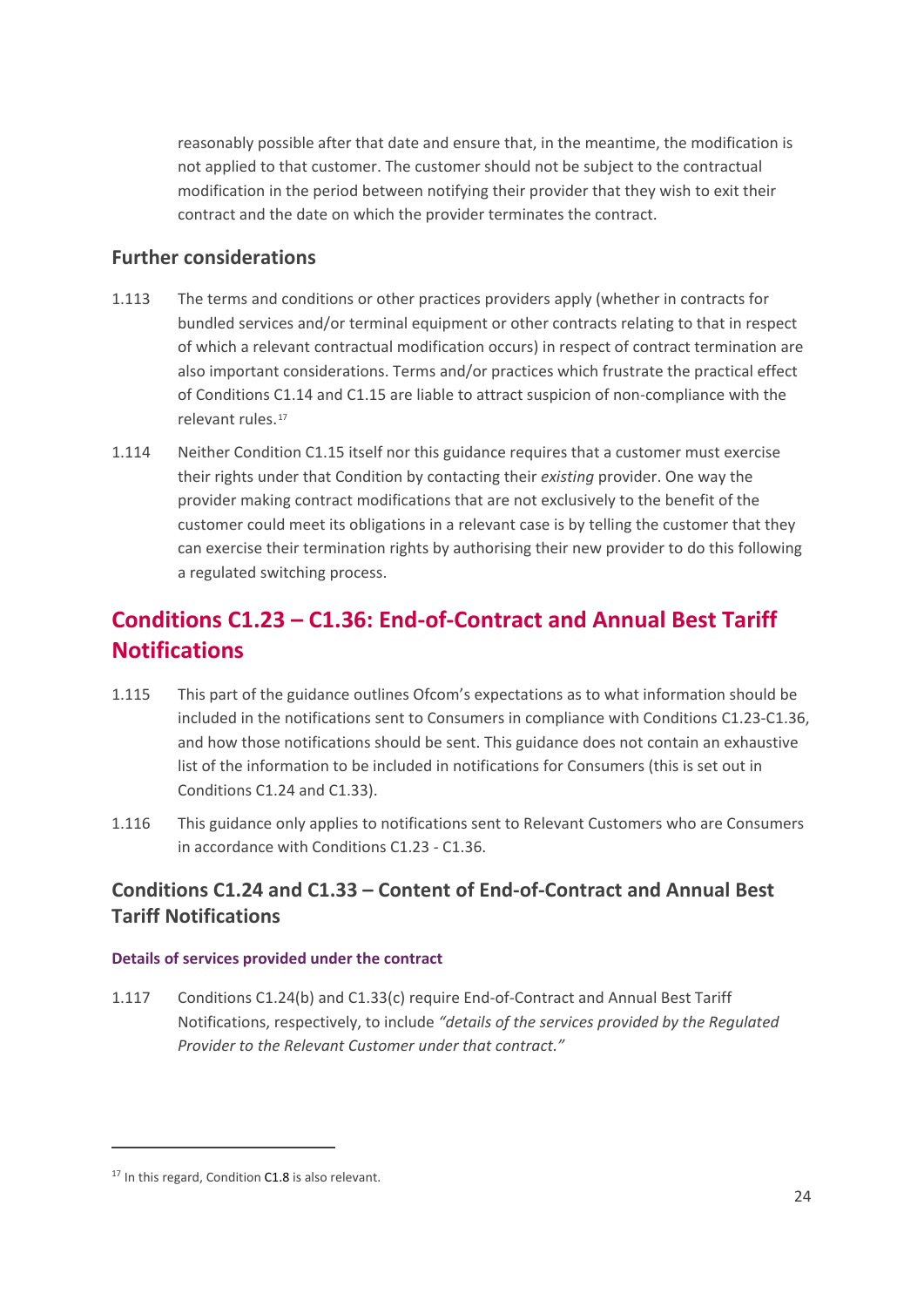- 1.118 In complying with these requirements, we expect the provider to give the Subscriber a comprehensive list of all services and Terminal Equipment which form part of the contract subject to the notification. This would include:
	- a) all ancillary services currently provided under that contract; and
	- b) any service supplied by a third party, if the provision of that service to the subscriber forms part of that contract.
- 1.119 The full list of all services does not need to be listed in the notification itself, provided that:
	- a) the Subscriber's main services, and aspects of those services, are listed in the notification itself;
	- b) the full list of all services is provided in a single location;
	- c) that location is easily accessible to the Subscriber; and
	- d) a reference to the location of that list is included in the notification.
- 1.120 For example, mobile and broadband providers provide call, SMS and data services, with associated connection speeds and allowances. We consider these to be the main services which, combined with the associated aspects of those services, form the service package the Subscriber receives from their provider. They must be listed in the notification itself.
- 1.121 The provider may also provide other services to the Subscriber as part of the contract, for example over-the-top content services for music and video streaming or cloud storage, but we would not consider these to be the Subscriber's main services. These services can be listed in another location provided that the conditions above are met. The other location could be, for example, an annex to the notification. The annex should then be referenced in the main part of the notification. Alternatively, the provider could provide the full list of services in an online location and provide a link to that location in the notification.
- 1.122 Where a provider is required to list Terminal Equipment, it should consider whether this forms part of the Subscriber's main services under the contract. This may differ depending on the type of contract and the importance which Subscribers attach to the Terminal Equipment. For example, a mobile handset is likely to form part of the Subscriber's main services and should be listed in the notification itself.

### **Details of any changes to services provided under the contract because the Commitment Period is ending**

- 1.123 Condition C1.24(j) requires an End-of-Contract Notification to include "details of any changes to the services referred to in [Condition C1.24](b) that will come into effect because the Commitment Period for that contract is ending."
- 1.124 In complying with this requirement, providers should apply the principles described above in paragraphs 1.118-1.122 to set out the changes to the listed services that will come into effect because the Commitment Period is ending. Any changes to the main services provided under the contract, and the associated aspects of those services, should be included in the notification itself. A full list of changes to the services provided under the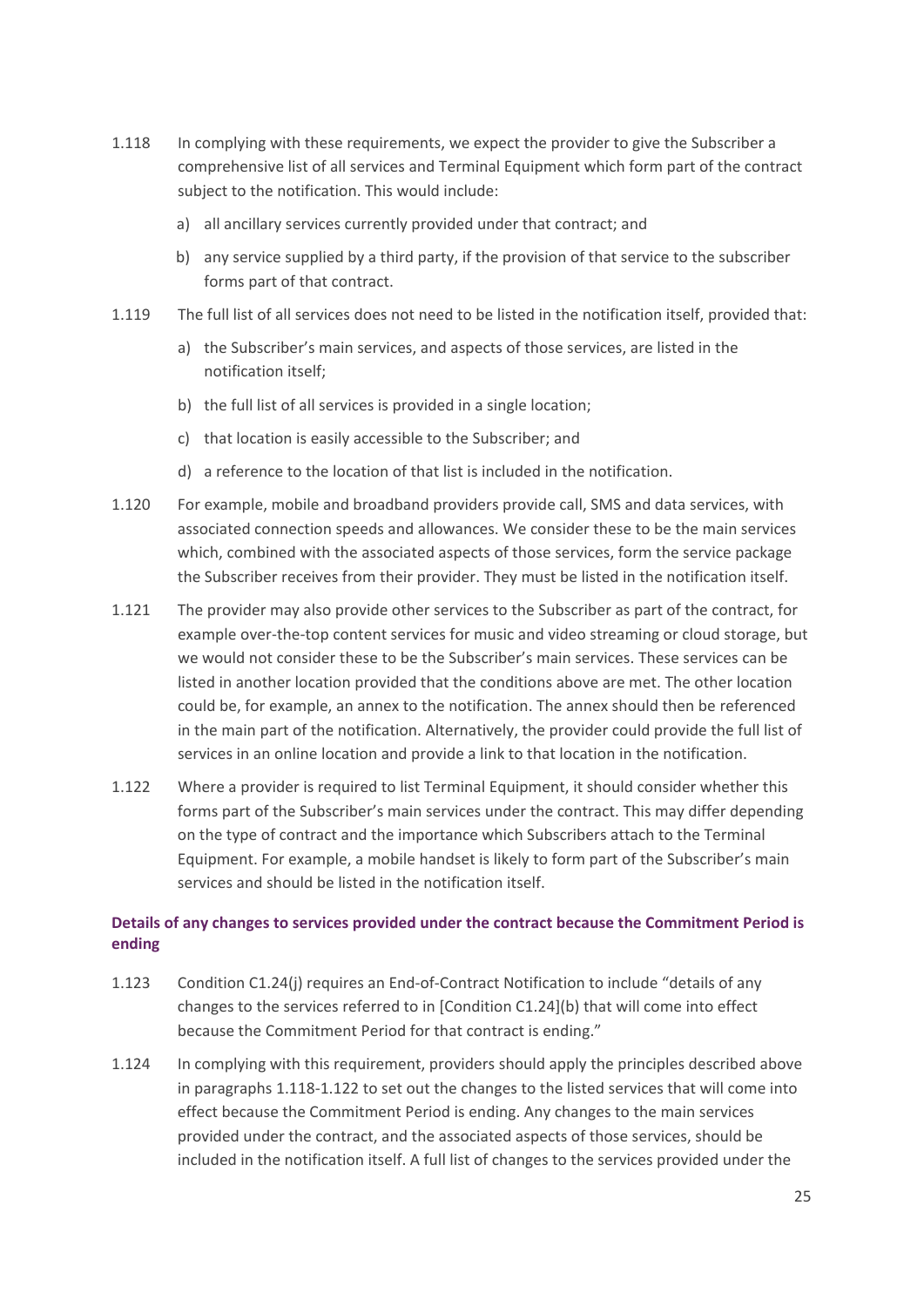contract may be listed elsewhere (subject to compliance with the requirements described above).

### **Details of other contracts taken with the same provider and/or as part of a Bundle**

- 1.125 Conditions C1.24(e) and C1.33(e) require End-of-Contract and Annual Best Tariff Notifications, respectively, to include "details of other contracts for Public Electronic Communications Services between the Regulated Provider and the Relevant Customer."
- 1.126 Conditions C1.24(f) and C1.33(f) require End-of-Contract and Annual Best Tariff Notifications, respectively, to include "details of other contracts between the Regulated Provider and the Relevant Customer which form part of a Bundle with the contract for the Relevant Communications Service."
- 1.127 We expect the "details of other contracts" to comprise a list of the following contracts:
	- a) in relation to C1.24(e) and C1.33(e), linked contracts for Public Electronic Communications Services (i.e. linked to the contract subject to the notification); and
	- b) in relation to C1.24(f) and C1.33(f), contracts that form part of a Bundle with the contract subject to the notification.
- 1.128 By "linked contracts", we mean two or more contracts which present a dependency such that:
	- a) termination of a contract (the "primary contract") triggers an impact on another contract (the "secondary contract"); and/or
	- b) termination of a secondary contract triggers an impact on the primary contract.
- 1.129 We consider the following types of dependencies to be relevant in this context:
	- a) **Technical dependency** where a customer would lose, or be impaired in using, an element of one contract when terminating the other contract.
	- b) **Contractual dependency**  where there are links between the rights or obligations in the primary and secondary contracts.
	- c) **Financial dependency** where any prices, tariffs or charges for the provision of one contract are contingent on taking the other contract.
- 1.130 This is not an exhaustive list and there may be other types of dependency that would fall within the definition of a "linked contract".

#### **How to terminate that contract**

1.131 Condition C1.24(g) requires an End-of-Contract Notification to include information on "*how the Relevant Customer may terminate that contract*".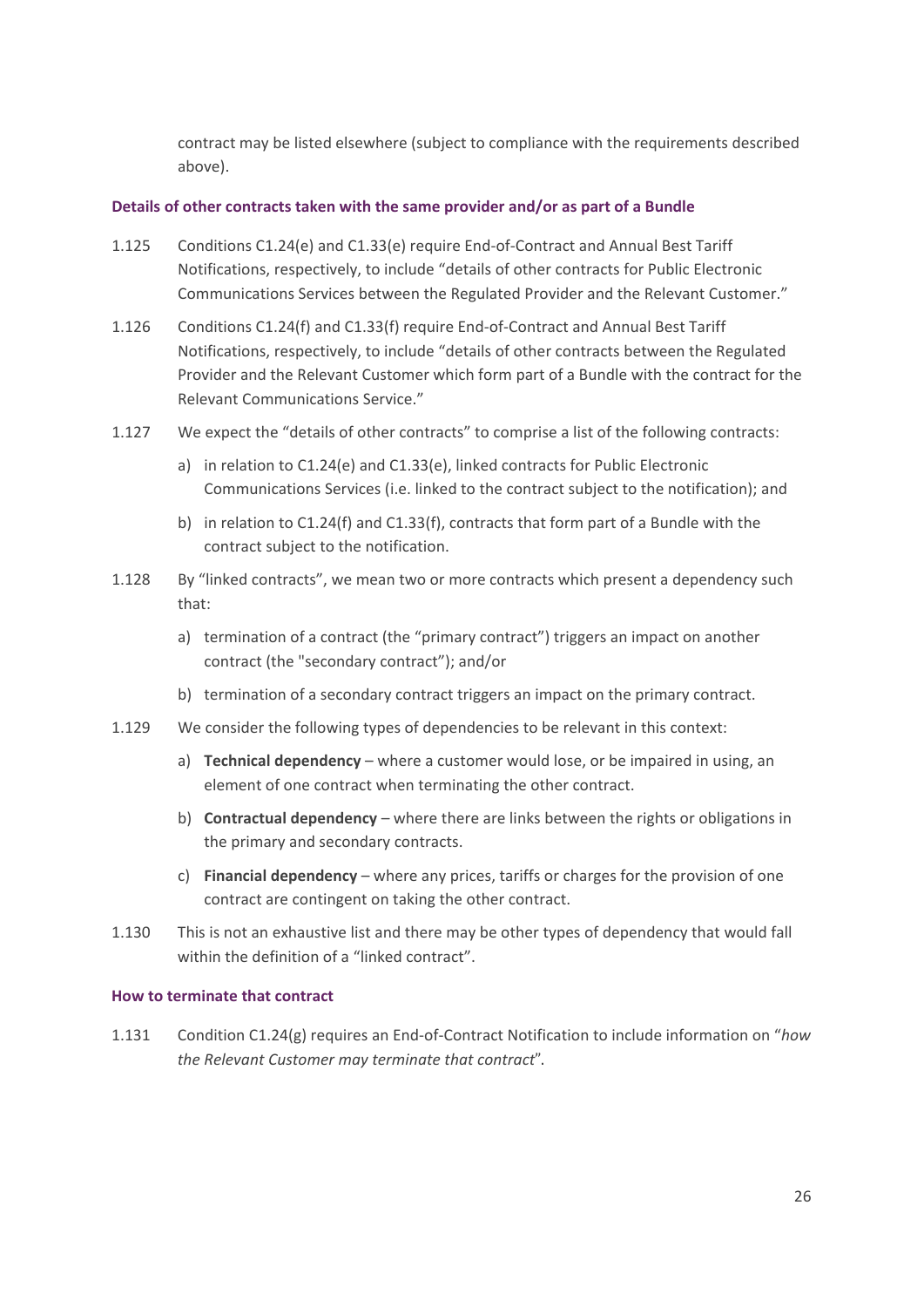1.132 In complying with this requirement, we expect providers to take account of our guidance in relation to Condition C1.8 on conditions and procedures for contract termination.[18](#page-26-0)

### **Options available to the Relevant Customer**

- 1.133 Condition C1.24(l) requires an End-of-Contract Notification to include "details of the options available to the Relevant Customer at the end of the Commitment Period for that contract".
- 1.134 Condition C1.33(h) requires an Annual Best Tariff Notification to include "*details of the options available to the Relevant Customer*".
- 1.135 We expect "*details of the options available*" in both contexts to include advice to Subscribers that they can:
	- a) stay on their existing contract;
	- b) switch to a new contract with the same provider (including but not limited to those referred to as part of the provider's best tariffs);
	- c) switch to a new contract with a different provider; and
	- d) for Subscribers on handset and airtime mobile contracts that form part of a Bundle, switch to a SIM-only deal.
- 1.136 The advice should also inform Subscribers that some providers may offer new customers better deals and that they may get a better deal if they purchase multiple services together from that or any other provider.

### **The Provider's best tariffs**

- 1.137 Conditions C1.24(m) and C1.33(i) require End-of-Contract and Annual Best Tariff Notifications, respectively, to include "*the Regulated Provider's best tariffs*."
- 1.138 For Subscribers who are Consumers, we expect this to consist of the following tariffs, where applicable:
	- a) a tariff, based on the services the Subscriber receives, that is the cheapest available to that Subscriber;
	- b) a tariff, based on the services the Subscriber receives, that is the cheapest tariff available to any Subscriber (if not the same as in (a));
	- c) unless the provider can demonstrate that it is not relevant to the Subscriber's service(s), a tariff based on the Subscriber's usage, that is the cheapest available to that Subscriber (if not the same as (a));
	- d) where the Subscriber has mobile handset and airtime contracts that form part of a Bundle, the cheapest available SIM-only tariff based on the services the Subscriber currently receives; and

<span id="page-26-0"></span><sup>18</sup> Paragraphs 1.40-1.55 above.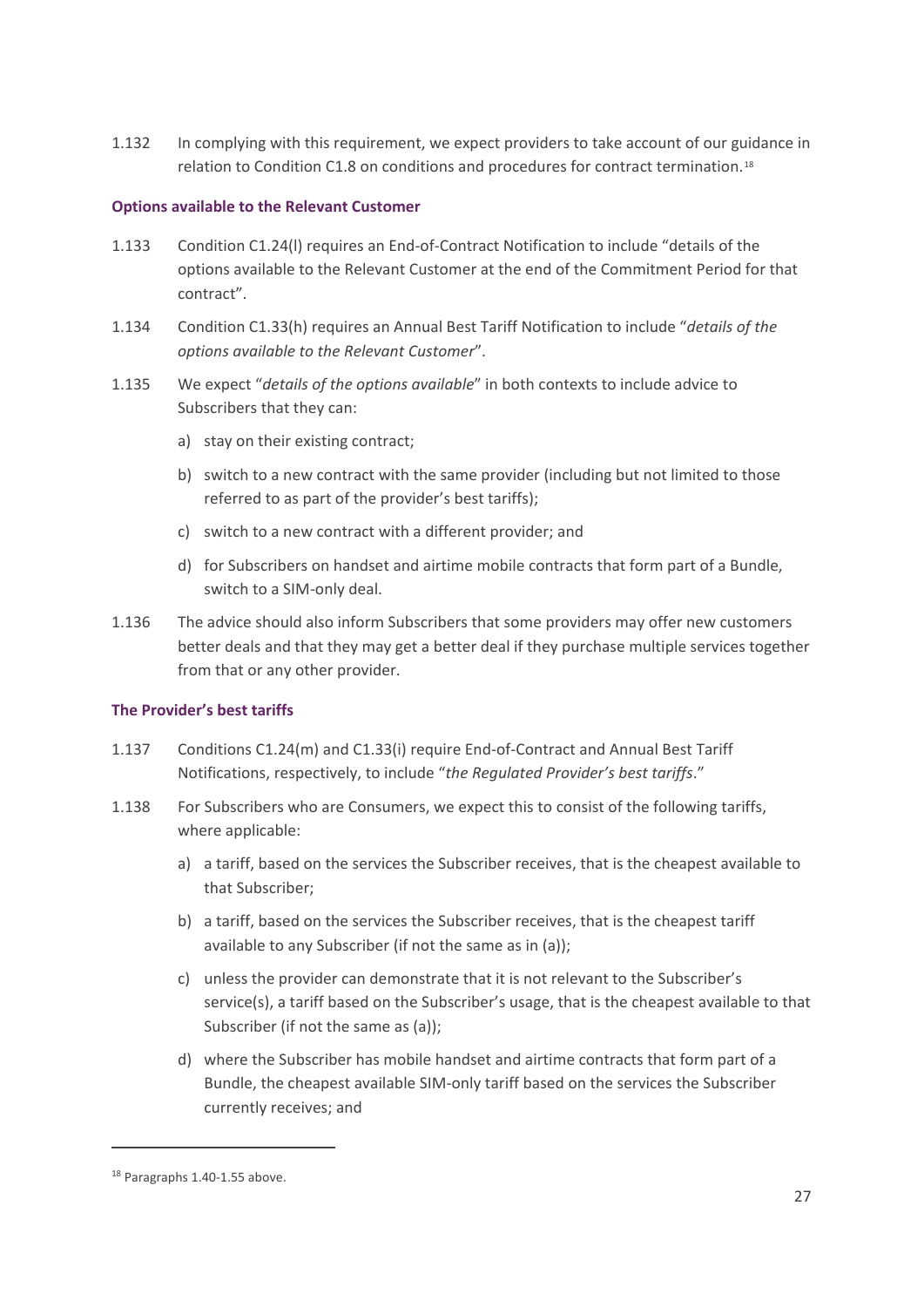- e) where a provider chooses to include one, an upgrade tariff.
- 1.139 Where a tariff is based on the services the Subscriber receives, providers should give a tariff consisting of a package of services that, in relation to the Subscriber's main services and the associated aspects of those services, $19$  are most similar to the services the Subscriber currently receives.
- 1.140 Where a tariff is based on the Subscriber's usage, providers should give a tariff consisting of a package of services that takes into account the Subscriber's likely usage of their main services and the associated aspects of those services.
- 1.141 The cheapest available tariff means that at the lowest cost published by that provider and generally available to the public, for example on its website or in its stores. However, the provider may choose instead to present an alternative tariff to the Subscriber as the cheapest available, provided that it is lower cost than the cheapest generally available tariff.
- 1.142 Tariffs presented as available to a Subscriber must be available to them as of the date of the notification. In relation to End-of-Contract Notifications, they should remain available at least until the end of the Subscriber's Commitment Period. In relation to Annual Best Tariff Notifications, they should remain available for at least 30 days from the date of the notification.
- 1.143 Providers should state clearly if a Subscriber is not eligible for a tariff, explain why they are not eligible and why the tariff is being shown to them.
- 1.144 If providers choose to include an upgrade tariff, it should be one which, with reasonable objective justification, they consider to represent a Subscriber's best tariff.
- 1.145 If multiple Public Electronic Communications Services are provided under the contract subject to the notification (e.g. a dual or triple play contract), the provider should consider all of those services when determining its best tariffs in accordance with paragraph 1.138.
- 1.146 Where:
	- a) the provider provides multiple Public Electronic Communications Services to the Subscriber, but some are provided under the contract subject to the notification and some under other linked contract(s)<sup>[20](#page-27-1)</sup>; or
	- b) the contract subject to the notification forms part of a Bundle with another contract(s), the provider should consider the services / Terminal Equipment provided or sold under all of the contracts when determining its best tariffs in accordance with paragraph 1.138 in the following circumstances:
	- c) in an End-of-Contract Notification, if either:

<span id="page-27-0"></span> $19$  We discuss at paragraphs 1.120-1.122 what we mean by a Subscriber's main services, and the associated aspects of those services.

<span id="page-27-1"></span> $20$  See paragraphs 1.128-1.129 for an explanation of this term.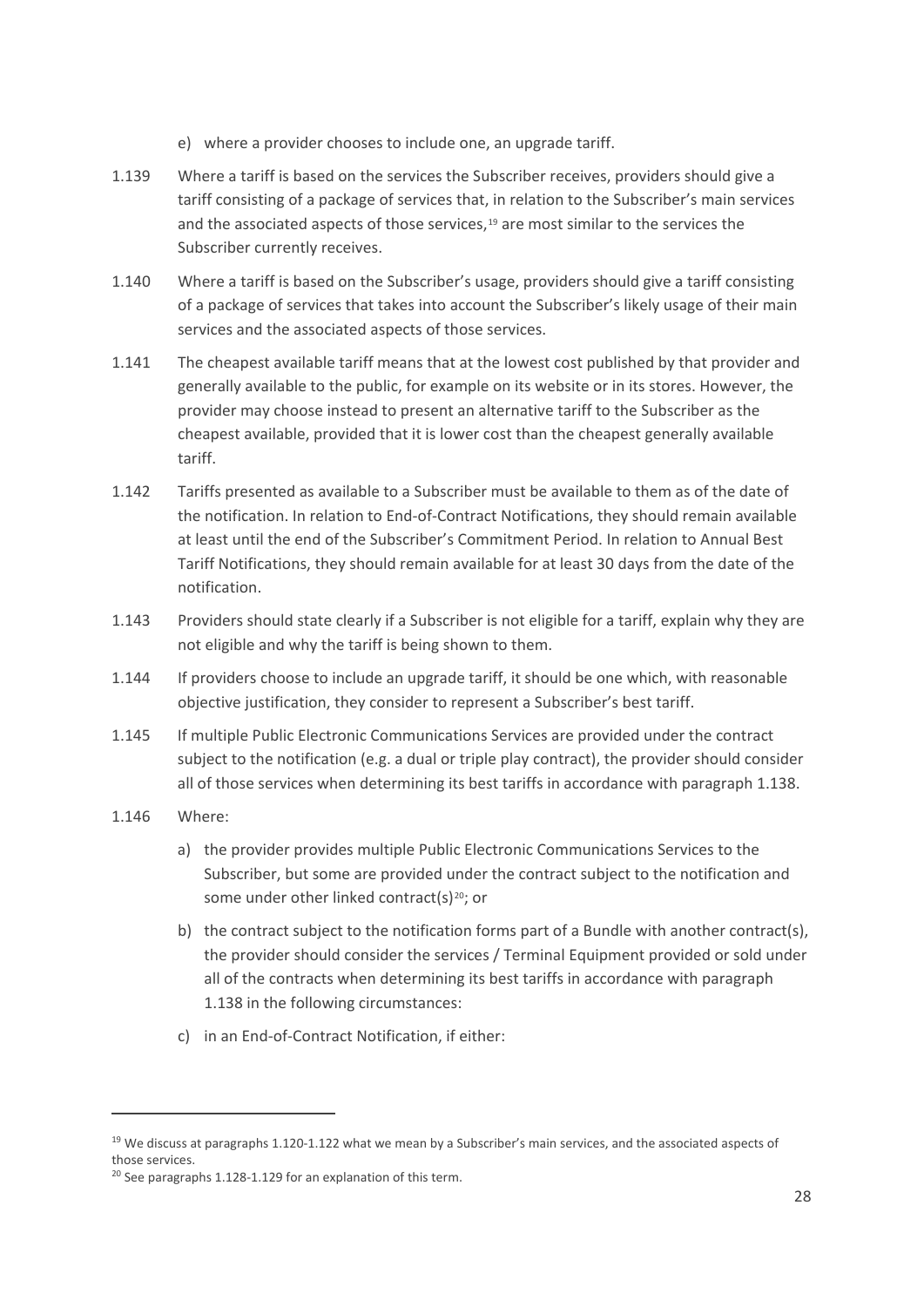- i) the 31-day window<sup>[21](#page-28-0)</sup> for the contract subject to the notification overlaps with the 31-day window for the other contract(s); or
- ii) the other contract(s) is (are) not subject to a Commitment Period when the notification is sent,
- d) in an Annual Best Tariff Notification, if the other contract(s) is (are) not subject to a Commitment Period when the notification is sent.

# **Conditions C1.27 and C1.28: how to send End-of-Contract Notifications**

### **Timing**

- 1.147 Condition C1.27 requires providers to send End-of-Contract Notifications in "*a timely manner, before the end of the Relevant Customer's Commitment Period*."
- 1.148 In complying with this requirement in relation to Subscribers who are Consumers, we expect providers to send notifications between 10 and 40 days before the end of the Commitment Period (we refer to this time period elsewhere in this guidance as the "31-day window").<sup>[22](#page-28-1)</sup>
- 1.149 Where a Consumer is approaching the end of the Commitment Period of more than one contract, we expect providers to aggregate the End-of-Contract Notifications into a single message if:
	- a) the contracts subject to the notifications are linked contracts; <sup>[23](#page-28-2)</sup> and
	- b) the 31-day windows for those contracts overlap.<sup>[24](#page-28-3)</sup>
- 1.150 The aggregated notification should then be sent within the earlier of the 31-day windows.

### **Prominence**

- 1.151 Condition C1.28 requires providers to send End-of-Contract Notifications in "*a prominent manner."*
- 1.152 In complying with this requirement in relation to Subscribers who are Consumers, we expect providers to provide information in an End-of-Contract Notification with the following given first:
	- a) the date on which the Commitment Period for that contract will end;

<span id="page-28-1"></span><span id="page-28-0"></span><sup>&</sup>lt;sup>21</sup> See paragraph 1.148 for an explanation of this term.<br><sup>22</sup> This is subject to an exception in relation to aggregated notifications, as set out in paragraph 1.150.

<span id="page-28-3"></span><span id="page-28-2"></span><sup>&</sup>lt;sup>23</sup> See paragraphs 1.128-1.129 for an explanation of this term.<br><sup>24</sup> Providers may also choose to aggregate notifications (including aggregating an End-of-Contract and Annual Best Tariff Notification) in other circumstances, subject to compliance with the General Conditions and the remainder of this guidance.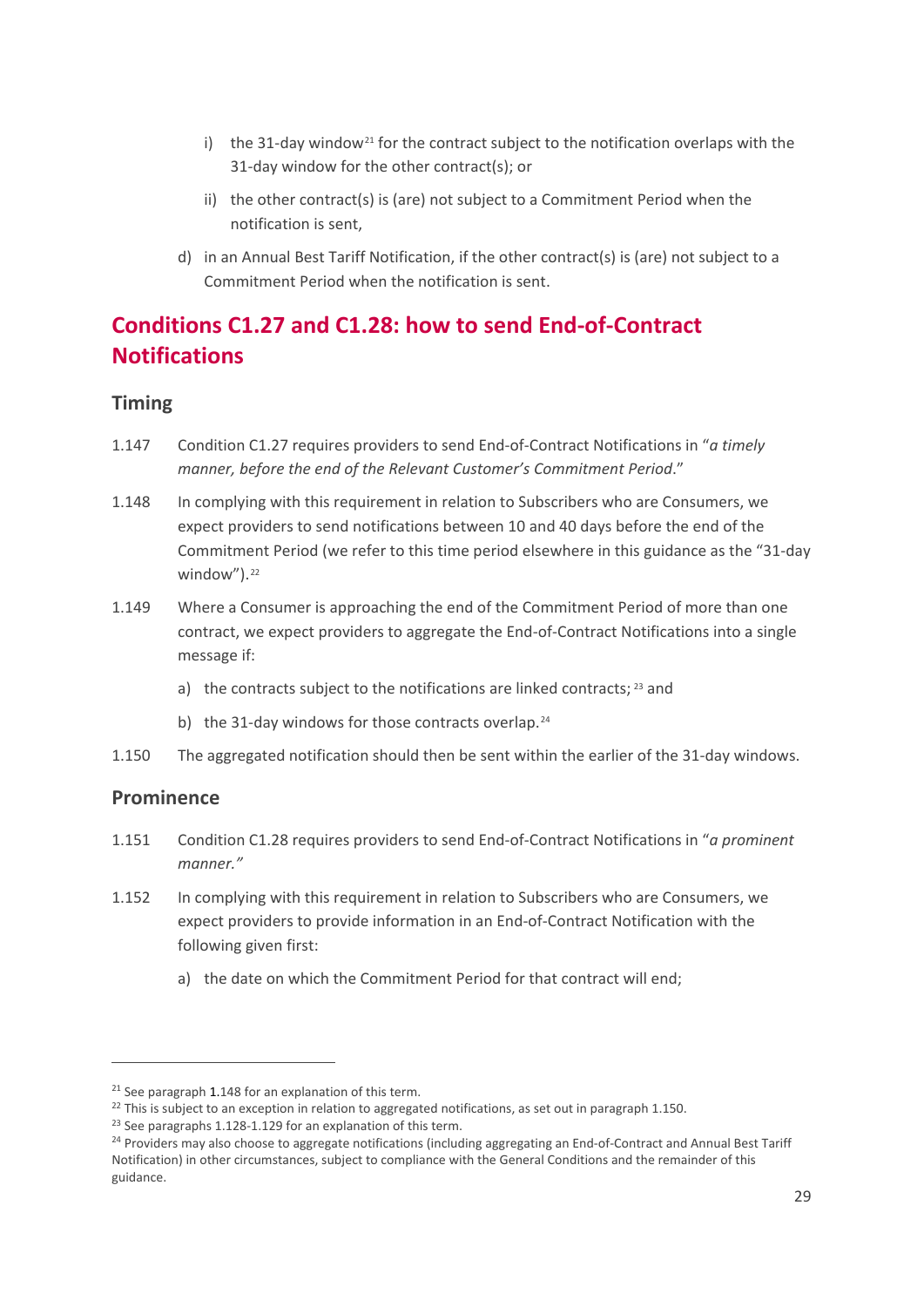- d) the current monthly subscription price paid by the subscriber and the monthly subscription price that will come into effect once the Commitment Period ends.
- 1.153 The provider's best tariffs should come at the end of the notification and should be given equal prominence to one another.
- 1.154 Where an End-of-Contract Notification is sent via an SMS, we expect the following information to appear in the SMS message:
	- a) the date on which the Commitment Period for that contract will end;
	- b) the monthly subscription price currently paid by the Subscriber;
	- c) the monthly subscription price that will come into effect once the Commitment Period ends;
	- d) details of the options available at the end of the Commitment Period; and
	- e) a message that further information is available, including tariffs that the provider is required to tell the Subscriber about, and an indication of where that information is available.
- 1.155 The remaining information required by Condition C1.24 should be made available to the Subscriber in a single location, which is referred to in paragraph 1.154e).
- 1.156 Condition C1.28 also requires that "[i]f the Relevant Customer is a Consumer, the End-of-Contract Notification must also be separate and distinct from any other communication". This does not prevent a provider from aggregating notifications in line with this guidance.

# **Condition C1.34 and C1.35: how to send Annual Best Tariff Notifications**

### **Timing**

- 1.157 Condition C1.34 requires providers to send an Annual Best Tariff Notification to a Subscriber who is a Consumer "*at least once in every 12-month period*".
- 1.158 We expect providers to comply with this requirement as follows:
	- a) For contracts that were already in force at 15 February 2020 (i.e. the date of entry into force of Condition C1.34), the first Annual Best Tariff Notification should be sent within 12 months of that date. An exception to this is where the contract was subject to a Commitment Period on 15 February 2020. The Subscriber will in this case receive an End-of-Contract Notification prior to the end of their Commitment Period. The first Annual Best Tariff Notification should then be sent within 12 months following the date on which the End-of-Contract Notification was sent.
	- b) For contracts entered into after 15 February 2020, the first Annual Best Tariff Notification must be sent within 12 months of the date on which the provider has sent an End-of-Contract Notification in relation to that contract.